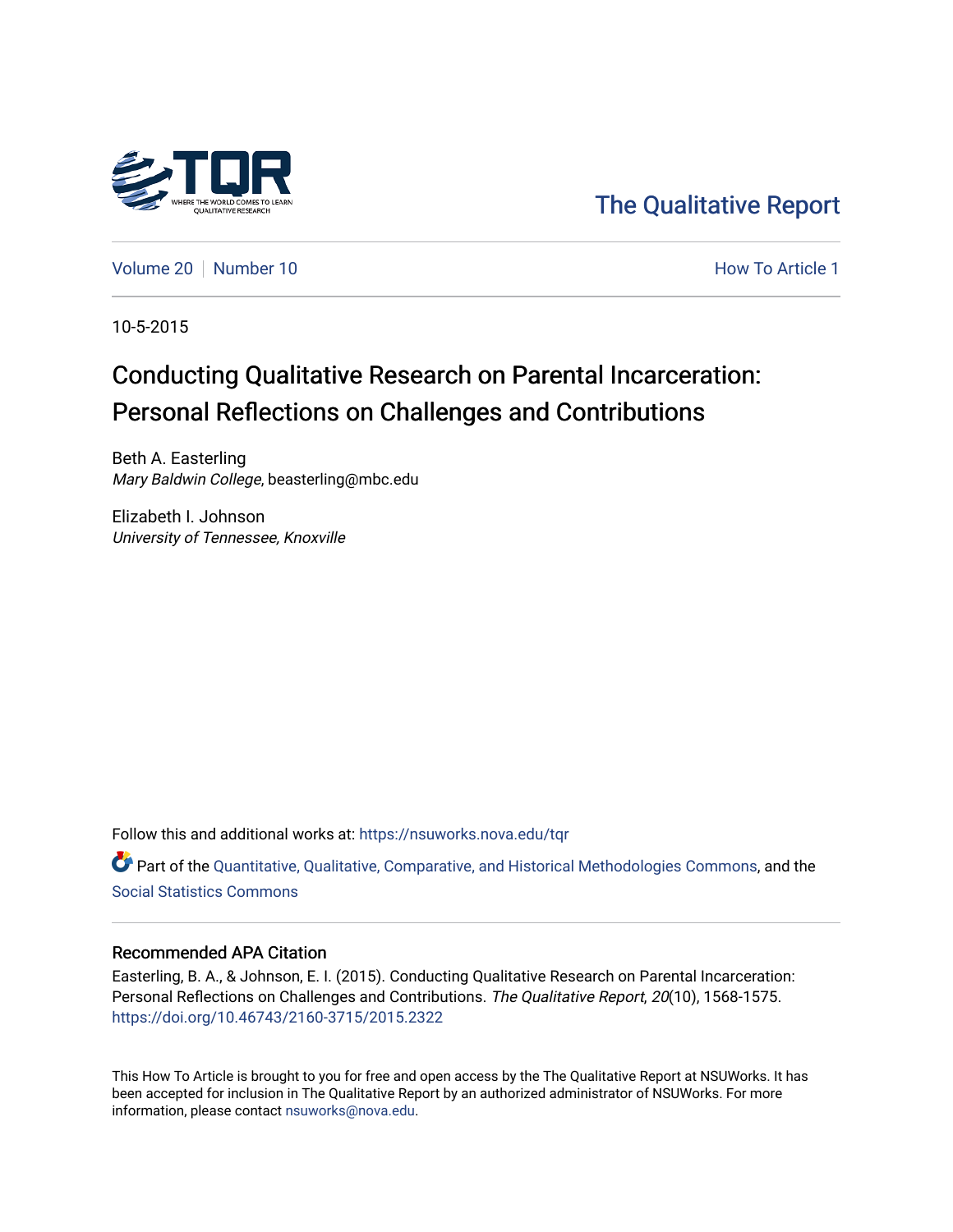# **Qualitative Research Graduate Certificate** Indulge in Culture Exclusively Online . 18 Credits **LEARN MORE**

## Conducting Qualitative Research on Parental Incarceration: Personal Reflections on Challenges and Contributions

## Abstract

Methodological challenges of conducting research with protected populations using qualitative methods are abundant. Inmates and children are two vulnerable populations, requiring rigorous processes and permissions to gain access to individuals in these populations. Qualitative research requires intimate interactions and discussions of sensitive topics, posing challenges related to extracting information and creating emotional responses from researcher and participant. Drawing on interviews with incarcerated mothers and children with incarcerated parents, we discuss challenges and benefits of qualitative methodology for research on parental incarceration and offer suggestions for overcoming barriers to access, data collection, and publication.

### Keywords

Qualitative Methodology, Phenomenology, Parental Incarceration

#### Creative Commons License



This work is licensed under a [Creative Commons Attribution-Noncommercial-Share Alike 4.0 License](https://creativecommons.org/licenses/by-nc-sa/4.0/).

#### Acknowledgements

An earlier version of this paper was presented at the Theory Construction and Research Methodology Workshop at the 2014 Annual Meeting of the National Council on Family Relations in Baltimore, MD. We would like to thank Drs. Joyce Arditti and Renée Dennison for participating in this process with us and for providing helpful and insightful comments that have significantly enhanced our manuscript. Please see Arditti's 2015 companion paper in response to this article in this volume of The Qualitative Report: Arditti, J. A. (2015). Situating vulnerability in research: Implications for researcher transformation and methodological innovation. The Qualitative Report, 20(10), 1568-1575. Retrieved from http://nsuworks.nova.edu/tqr/vol20/iss10/2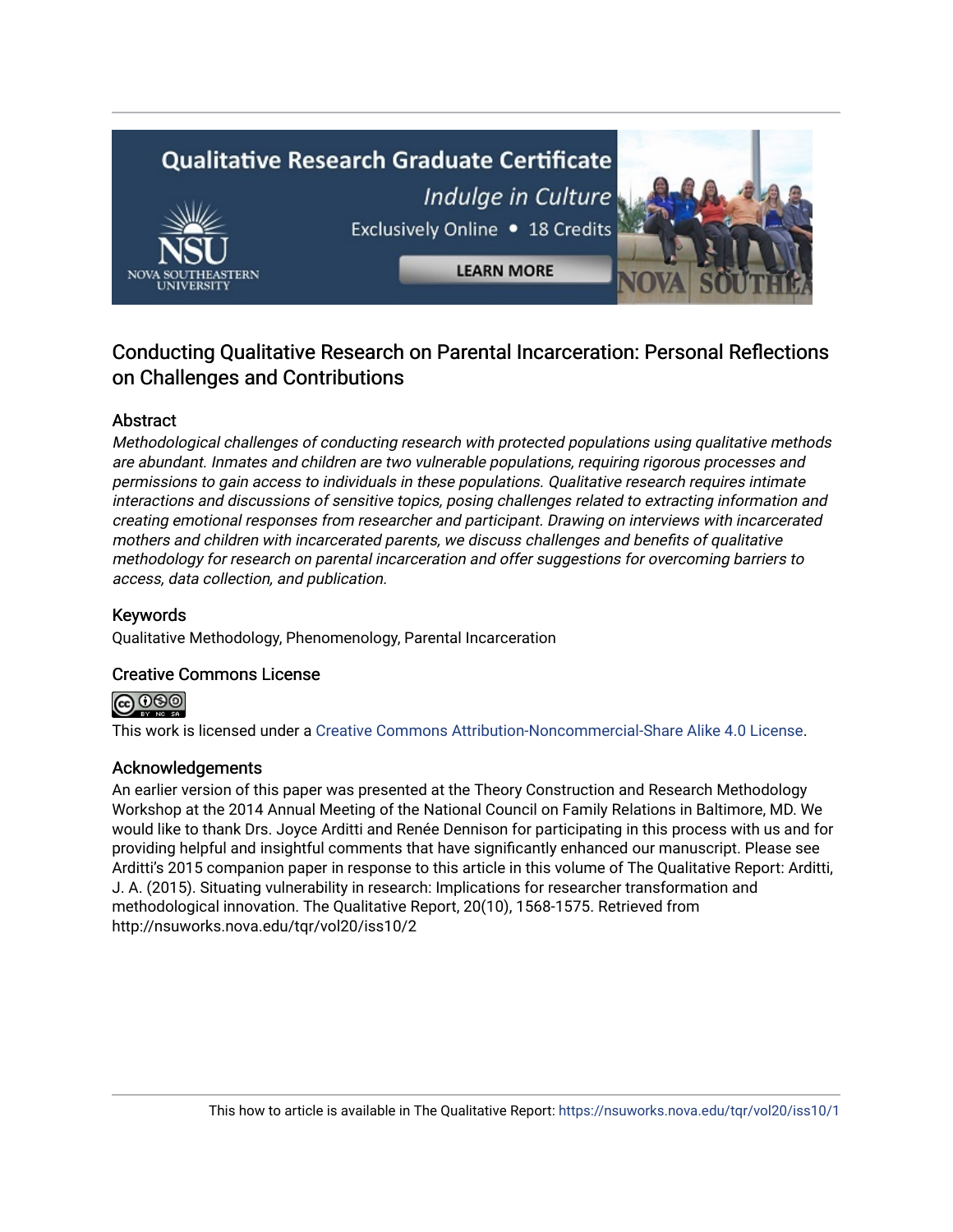

## **Conducting Qualitative Research on Parental Incarceration: Personal Reflections on Challenges and Contributions**

Beth A. Easterling Mary Baldwin College, Staunton, Virginia, USA

Elizabeth I. Johnson University of Tennessee Knoxville, Knoxville, Tennessee, USA

*Methodological challenges of conducting research with protected populations using qualitative methods are abundant. Inmates and children are two vulnerable populations, requiring rigorous processes and permissions to gain access to individuals in these populations. Qualitative research requires intimate interactions and discussions of sensitive topics, posing challenges related to extracting information and creating emotional responses from researcher and participant. Drawing on interviews with incarcerated mothers and children with incarcerated parents, we discuss challenges and benefits of qualitative methodology for research on parental incarceration and offer suggestions for overcoming barriers to access, data collection, and publication. Keywords: Qualitative Methodology, Phenomenology, Parental Incarceration*

Incarceration has become a fact of life for many American families. According to recent national data, more than half of the 2.3 million inmates incarcerated in America's prisons and jails during 2008 were parents to minor children (Pew Charitable Trusts, 2010). These data further suggest that inmates were parents to an estimated 2.7 million children under the age of 18, or approximately one out of every 28 children in the United States. Researchers from across the social sciences have documented that parental incarceration often has implications for parents' economic prospects and psychological well-being, for children's behavioral, academic, and emotional outcomes, and for family-level processes (for reviews, see Arditti, 2012; Dallaire, 2007; Johnson & Easterling, 2012; Murray, Bijleveld, Farrington, & Loeber, 2014; Murray, Farrington, & Sekol, 2012), underscoring the need to understand when, how, and why incarceration affects children and families.

The majority of research on parental incarceration has utilized quantitative methodological approaches and has relied heavily on secondary analysis of datasets that were not designed to address questions related to parental incarceration, which has limited our ability to identify the mechanisms by which incarceration affects individual and family well-being (Dallaire, Zeman, & Thrash, 2014). Qualitative approaches to incarceration research can help remedy this gap (Edin, Nelson, & Paranal, 2004) and, in general, provide an important complement to quantitative investigations. Qualitative explorations offer detail and texture, give "voice" to participants, and can capture aspects of family processes and functioning that are inaccessible via quantitative protocols. Indeed, a growing body of qualitative work in this area has revealed unique insights about the experience of parenting behind bars (Arditti, Smock, & Parkman, 2005; Enos, 2001; Golden, 2005; Owen, 1998; Shamai & Kichal, 2008), the challenges of reentry among female probationers (Arditti  $\&$  Few, 2006), factors that influence how children's caregivers are affected by parental incarceration (Turanovic, Rodriguez, & Pratt, 2012), the social and emotional difficulties that children encounter during parental incarceration (Nesmith & Ruhland, 2008; Siegel, 2011), and the conflicting feelings that children often have about parental reentry (Johnson & Easterling, 2015a; Yocum & Nath, 2011). Of particular importance, qualitative studies have also illuminated evidence of positive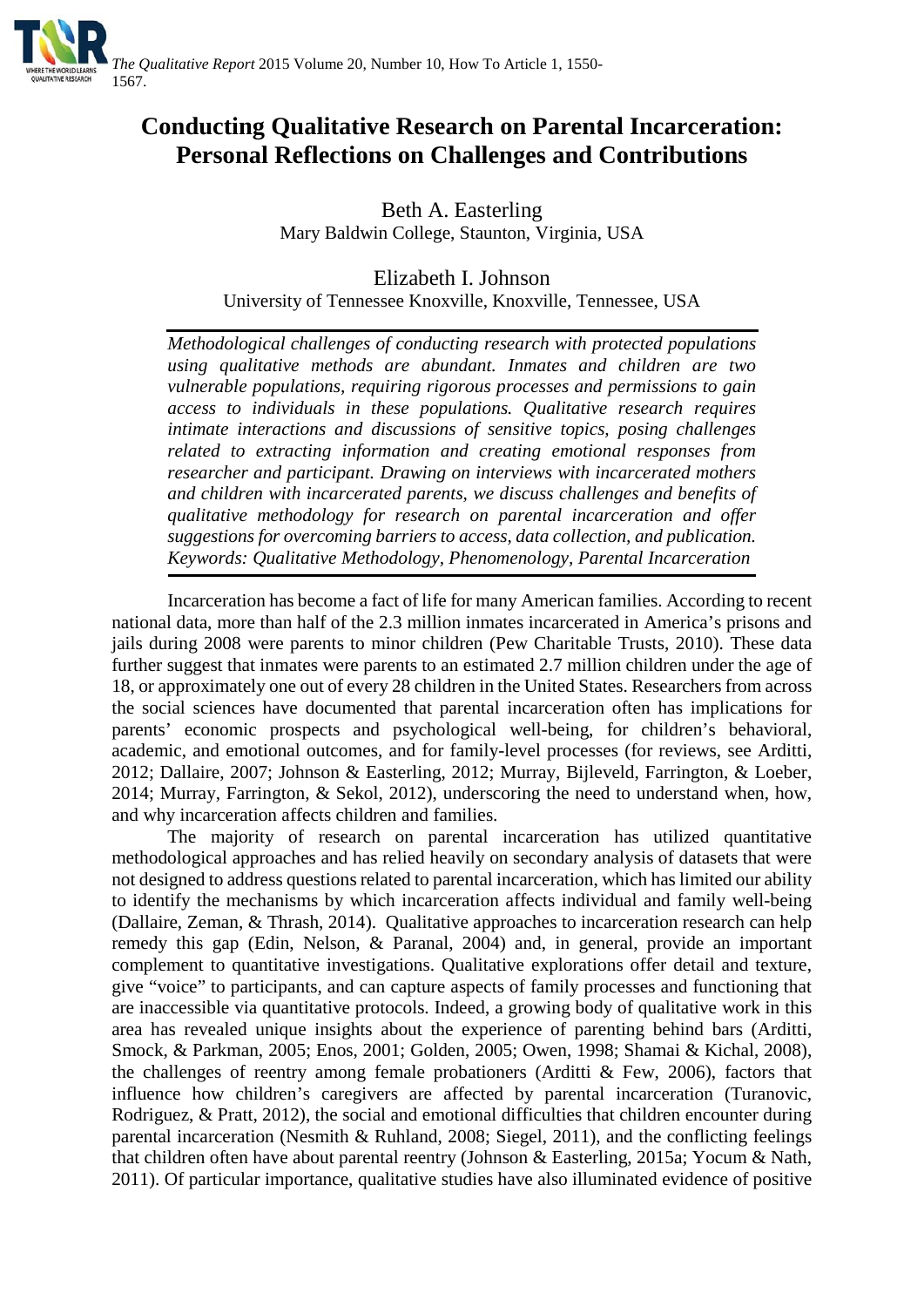functioning that has yet to emerge from quantitative studies. For example, qualitative investigations have revealed that incarceration may serve as a "turning point" or key factor in motivating positive change for parents (Shamai & Kochal, 2008; Edin, Nelson, & Paranal, 2004), that it can help families to pull together in new and productive ways (Arditti & Few, 2006), and that children with incarcerated parents are often resourceful in seeking out social support and enacting healthy coping strategies (Johnson & Easterling, 2015b; Nesmith & Ruhland, 2008).

Despite the promise of qualitative work for research on justice-involved individuals and their families, it poses a number of logistical and ethical challenges for researchers. The purpose of this paper is to describe our method, discuss the challenges we have encountered in our qualitative work with incarcerated mothers and with adolescents who have experienced parental incarceration, and offer suggestions for overcoming these challenges. We build on previous discussions of conducting research in prison settings (Apa et al., 2012; Arditti et al., 2010; Downing, Polzer, & Levan, 2013; Maeve, 1998; Patenaude, 2004) in three important ways. First, our focus is on exploring family issues related to incarceration with qualitative methodology, specifically using what we term a "phenomenologically-informed" approach. Second, we discuss the challenges of interviewing children with incarcerated parents. Third, we offer an interdisciplinary perspective, citing examples from our collaborative work that reflects our backgrounds in sociology (Easterling) and developmental psychology (Johnson). We begin by describing our philosophical and methodological approach to the interviews, followed by a discussion on challenges related to access, extracting information, and publication, and then offer suggestions for overcoming these challenges.

#### **A "Phenomenologically-Informed" Approach to Data Collection**

Our research agenda focuses on American families experiencing incarceration, with current projects largely focused on qualitative explorations of topics related to mothering in prison and the experience of having an incarcerated parent. One project (referred to as Study 1) explores how mothers in a State women's prison experience incarceration by shifting their mother roles and identities during the incarceration period. Thirty-five mothers, ranging in age from 24 to 41, were interviewed for this study. Thirty-two of these women were white, 2 were African American, and 1 was Native American. An additional 14 women were interviewed in 2 groups of 7, but demographic information was not obtained due to confidentiality issues within the group setting. The other project (referred to as Study 2) explores the experiences of adolescents with incarcerated parents before, during, and after parental incarceration through a discussion of topics related to having a parent in prison and expectations for reentry and reunification. Thirteen children were interviewed individually for this study. Participants ranged in age from 11 to 16. Four self-identified their racial background as black, 3 as missed (2 black/white and 1 black/Asian), 2 as black and white, 1 as black and Native American, 1 identified as black/white/Asian, 1 as African American, and 1 as White. In each project, we utilized what we term a "phenomenologically-informed" methodology – a qualitative approach informed by phenomenological philosophy and research techniques, but more structured than traditional phenomenological approaches.

Phenomenological interviews are designed to "…attain a first-person description of some specified domain of experience, with the course of the dialogue largely set by the respondent" (Pollio, Henley, & Thompson, 1997, pp. 29-30). Toward this end, phenomenological interviews are typically conducted with a single opening question that "is worded to allow for a broad range of descriptive responses from each participant" rather than a list of structured questions (Thomas & Pollio, 2002, p. 32). We deviate from a purely phenomenological approach in three ways. First, we used multiple, semi-structured questions.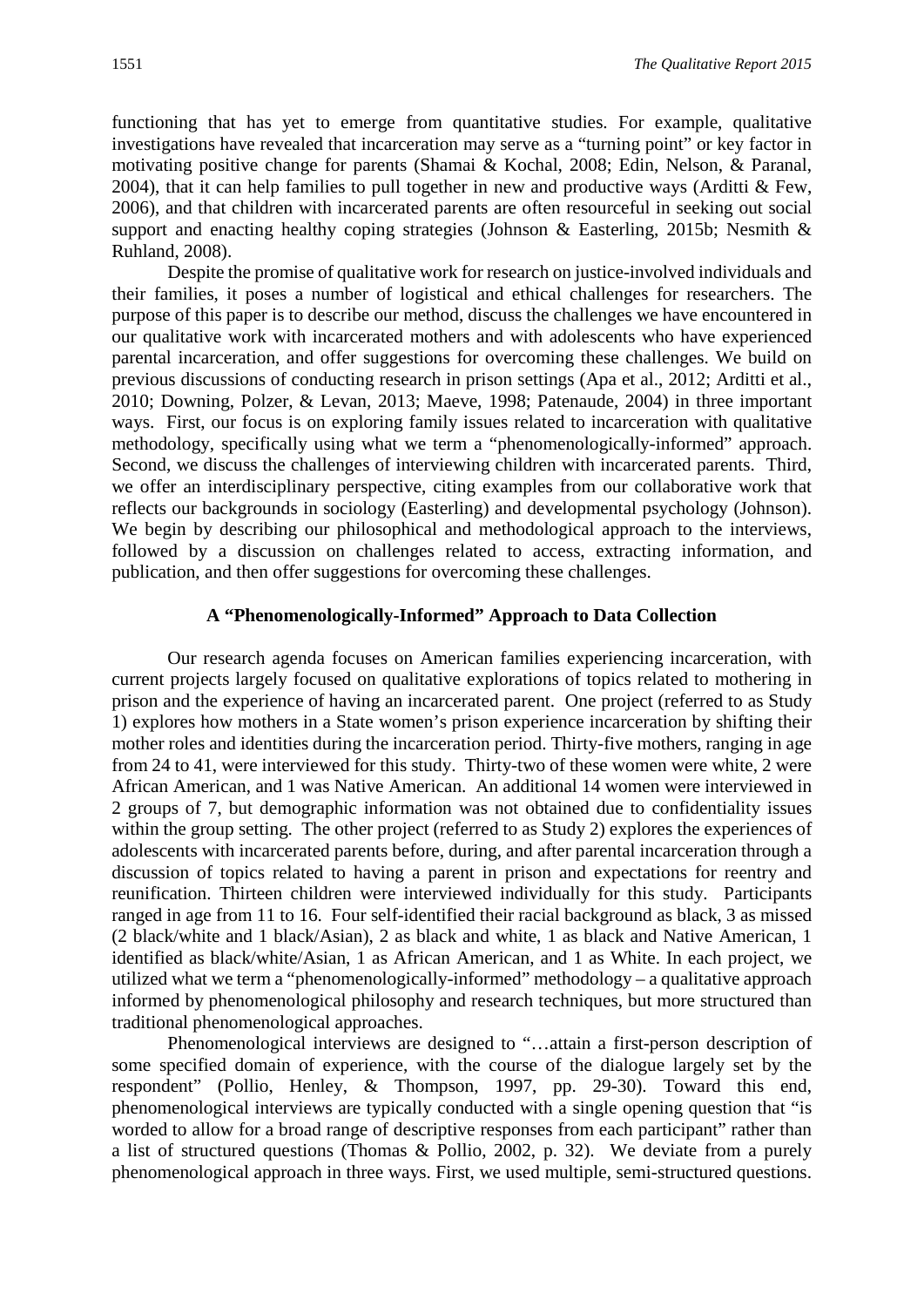Second, we did not engage in a formal bracketing process, although we did reflect on preconceived notions and had informal discussions on such topics. Third, we integrated elements of standpoint epistemology and the biographical-interpretive method into our approach

Although we entered our interviews with a set of possible topics to discuss and therefore diverged from the phenomenological approach in this respect, we nonetheless took great care to ensure that participants set the tone and pace of the interviews. A purely phenomenological approach does not utilize a list of questions, but rather opens with a single question and then allows the participant to dictate the interaction. However, as we will discuss later, because of IRB requirements, we were required to develop a list of possible questions and topics that we planned to discuss. The approach we used is therefore more structured than a traditional phenomenological study, but participants were still permitted to control the nature and focus of the interviews; hence, the use of our phrase "phenomenologically-informed." For example, in Study 1, participants took the lead in discussing the topics posed by the interviewer. Some participants chose very brief responses without offering additional information while others elaborated on the proposed discussion topics and brought up many topics of their own. The length of interviews, which ranged from 15 minutes to nearly 2 hours, reflect this variability. In most interviews in Study 2, only a subset of topics on the interview guide were discussed. Instead, topics were largely determined by the participants and the interview concluded when participants seemed ready to end rather than when the interviewer had finished asking a predetermined set of questions. In both studies, the emphasis was on participants' own descriptions of their lived experiences, with the interviewer merely "ensuring that each experience is discussed in detail and seeking clarification for any statement not fully understood" (Thomas & Pollio, 2002, p. 26).

Our phenomenologically-informed approach is useful when studying participants defined as "vulnerable" from a human subjects perspective as it encourages engagement in social interactions designed to elicit information from groups of people about whom society knows little. It allows us to use collaborative communication to question our participants through an open dialogue. Ellis, Kiesinger, and Tillman-Healy (1997) note that this technique includes interaction in the interview process and is effective in gaining a deeper understanding of emotional topics. In each of our studies, we largely avoided "why" questions and focused instead on *how* participants experienced daily life as either mothers in prison or youth with parents in prison. We asked mostly open-ended questions or simply proposed topics and encouraged participants to tell stories of their experiences, allowing them guide the conversations. Through multiple interviews, we were able to pick up on "buzz-words" in the communities in which we were studying (i.e., "locked up" as the preferred term for incarceration among incarcerated mothers and "in" for a child describing a parent's time of incarceration among children with incarcerated parents). Once we picked up on such terminology, we utilized this language in subsequent interviews to build rapport with our participants, while easing the flow of interviews through collaborative communication. Hollway and Jefferson (2000) describe this combination of strategies (numerous open-ended questions, elicitation of stories, avoidance of "why" questions, and follow-up prompts using the participants' language) as the biographical-interpretive method and note its usefulness in uncovering memories and exploring topics that may be sensitive to interviewees.

Active interviewer involvement is a powerful tool in qualitative methodology. While we had limited time with each participant, we still embraced each interview as a social interaction. As such, our phenomenologially-informed approach takes into consideration the active role the interviewer plays in each encounter. In each study, we recognized our roles as interviewers and our active participation as part of each interview. As opposed to quantitative analysis, where the researcher is essentially an outsider analyzing "solid" data with a primary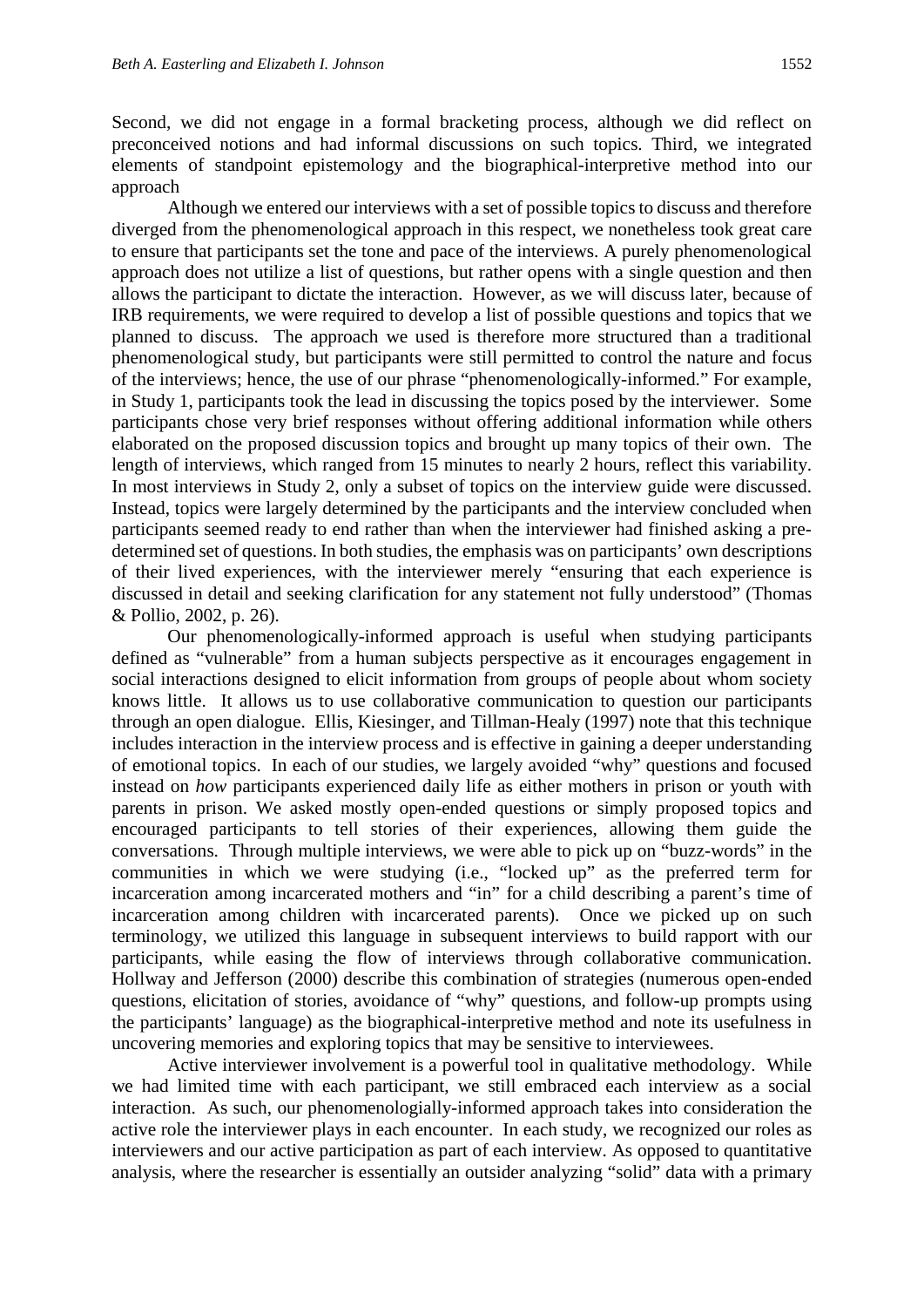research question as a starting point, in qualitative analysis, the researcher is involved in a fluid, social exchange with new research questions emerging through the collaborative process. In her work exploring the narratives of violent men, Presser (2008) describes this social transaction: "I am myself a contributor or *co-producer* of the narrative data" (p. 8), noting how the social exchange of the interviews shapes participants' life stories. The social transactions and our roles in our interviews shaped the stories participants shared and were, thus, part of our data.

In this vein, Hollway and Jefferson (2000) discuss the importance of adopting the "critical realism" in qualitative interviews: "The research subject cannot be known except through another subject; in this case, the researcher" (p. 4). In other words, we as researchers are charged with the task of retelling (and making sense of) very personal stories told by our participants, including our roles in the social exchanges with our participants. While the philosophical debate on critical realism is beyond the scope of this paper, we concur with the notion that what is "real" exists in the minds of our participants. We are seeking to understand and retell social and psychological experiences *from the standpoint of the participant.* Thus, our methodology adopts critical realism to generalize about our findings, reveal mechanisms that may be causal within the social phenomenon we are exploring, and search for explanatory power within our findings (see Danermark et al., 2002, for a more in-depth discussion of the adoption of critical realism within the social sciences). We further recognize that there are "real" consequences of policies and social institutions, our penal system, in this case. Critical realism places significant responsibility on the researcher to retell life stories of her participants. Recognizing the active role the researcher plays is imperative to adequately and accurately collecting and analyzing data. The interview is a social interaction. As such, we become a part of the participants' stories, which we seek to retell.

We find a phenomenologically-informed approach to be particularly beneficial when studying parental incarceration because we are accessing sensitive family topics. The method allows for an intimate interaction and for participants to take the lead role in explaining their perspectives on their life experiences. The approach allows for flexibility, for us to learn as we go, and to elicit information on difficult topics from both adults and adolescents. As Patenaude (2004) notes, the impression is often given that criminological work is primarily quantitative. Nonetheless, "what quantitative researchers often miss, through no fault of their own, is the richness of meaning, depth of understanding, and flexibility that are hallmarks of qualitative research" (Patenaude, 2004, p. 70S). Below, we elaborate on specific examples of our work to illustrate the importance of qualitative methodology and our phenomenologically-informed approach in particular through discussions of filling gaps in our knowledge of the impact of incarceration on the family while supporting family theory and illuminating positive functioning of the vulnerable populations we are studying.

#### **Filling Gaps on Incarceration and the Family**

The prison population in the United States has risen dramatically in recent decades, spurring interdisciplinary research on this phenomenon. However, micro-level explorations of how family units are impacted by macro-level policies such as mandatory incarceration, mandatory minimum sentencing, and three strikes you're out laws are still relatively rare, yet emerging in the literature. Our ongoing research fills important gaps on incarceration and the family, expanding our understanding of the experience of incarceration, family roles and identities during incarceration, and the reentry process for families. Implications can be applied beyond the academic community to family practitioners, corrections workers, policy makers, and educators. Specific to methodology, the analysis of our experiences can provide first-hand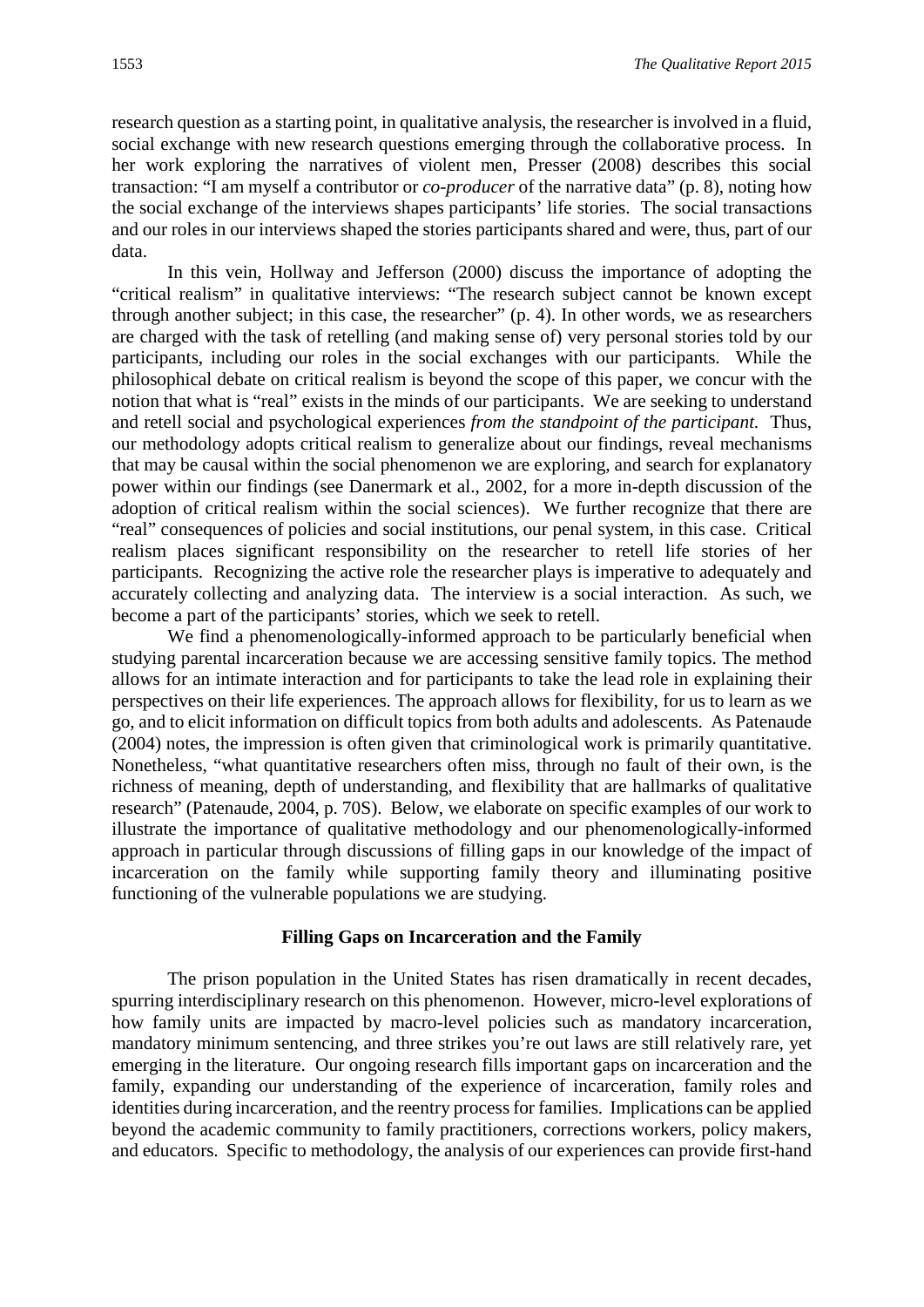accounts of working with vulnerable populations and offer a fresh perspective on the phenomenological approach to qualitative researchers in family studies.

Using a phenomenologically-informed approach in Study 1 allowed the interviewer to obtain an "insider perspective" of how mothers negotiate mothering roles while in prison, including how they redefine their roles during the incarceration period. Even as an outsider, techniques such as identification as a mother (sharing a common bond) and multiple meetings with mothers allowed for trust to build through active participation, where the interviewer is a co-contributor to the research she is gathering; an active player in dialogue with the participant, thus allowing for the discussion of personal, intimate topics to emerge in the data and be retold through the researcher. Though we can never truly understand what is going on within the mind of another human being, our methodology allows us detailed glimpses into the *perception* of "real life" by our participants, thus helping to fill gaps in the previous literature on the topics of families and incarceration. For example, through our methodological approach, Study 1 identified specific "markers" of ambiguous loss (including the experiences of family crisis, depression, anxiety, guilt, shame, confusing loss, difficulties with adjustment, and the lack of rituals and support following loss; see Boss, 1999) for the mothers interviewed, provided a typology of mothers based on how they shifted their mother roles while in prison, and identified tactics utilized in redefining motherhood as coping strategies while incarcerated (Easterling, 2012). In Study 2, using a phenomenologically-informed approach was key to learning about which experiences were salient for youth themselves rather than what the researchers anticipated might be important. This approach was integral, for example, in revealing variability in how youth cope with parental incarceration and in suggesting evidence of empowerment among a subset of youth (Johnson & Easterling, 2015b). Allowing children to tell their own stories also provided new perspectives on the reentry process for families experiencing incarceration (Johnson & Easterling, 2015a).

#### **Supporting Family Theory and Illuminating Positive Functioning**

Largely missing in the research on families and incarceration is a strong theoretical discussion of the experiences of families experiencing incarceration. Through the use of our phenomenologically-informed method, we have interpreted our findings within a theoretical framework of ambiguous loss. In Study 1, findings included empirical support for the experience of ambiguous loss among incarcerated mothers and the analyses of additional findings were explored within the framework of ambiguous loss. In Study 2, the relevance of the theoretical framework of ambiguous loss was illuminated through our analyses using our phenomenologically-informed approach. Also absent in prior research findings is a discussion of positive functioning and resilience among incarcerated parents and their children. We have been able to highlight ways in which incarcerated mothers and children with incarcerated parents overcome the challenges and risks widely discussed in the available literature, suggesting positive functioning in the face of adversity among these groups.

Both of our projects have yielded results suggesting that incarcerated mothers and children with incarcerated parents experience ambiguous loss. Ambiguous loss is an uncertain loss experienced when a person is perceived as physically absent but psychologically present or physically present but psychologically absent (Boss, 1999). In the case of a family experiencing incarceration, one or both of these losses may feel real. Ambiguous loss causes a great deal of confusion, as full detachment and grieving are not as easily attainable, as in other situations, such as death. Boss (1999) suggests:

Ambiguous loss is the most stressful loss people can face. Not only does it disrupt their family by diminishing the number of its functioning members and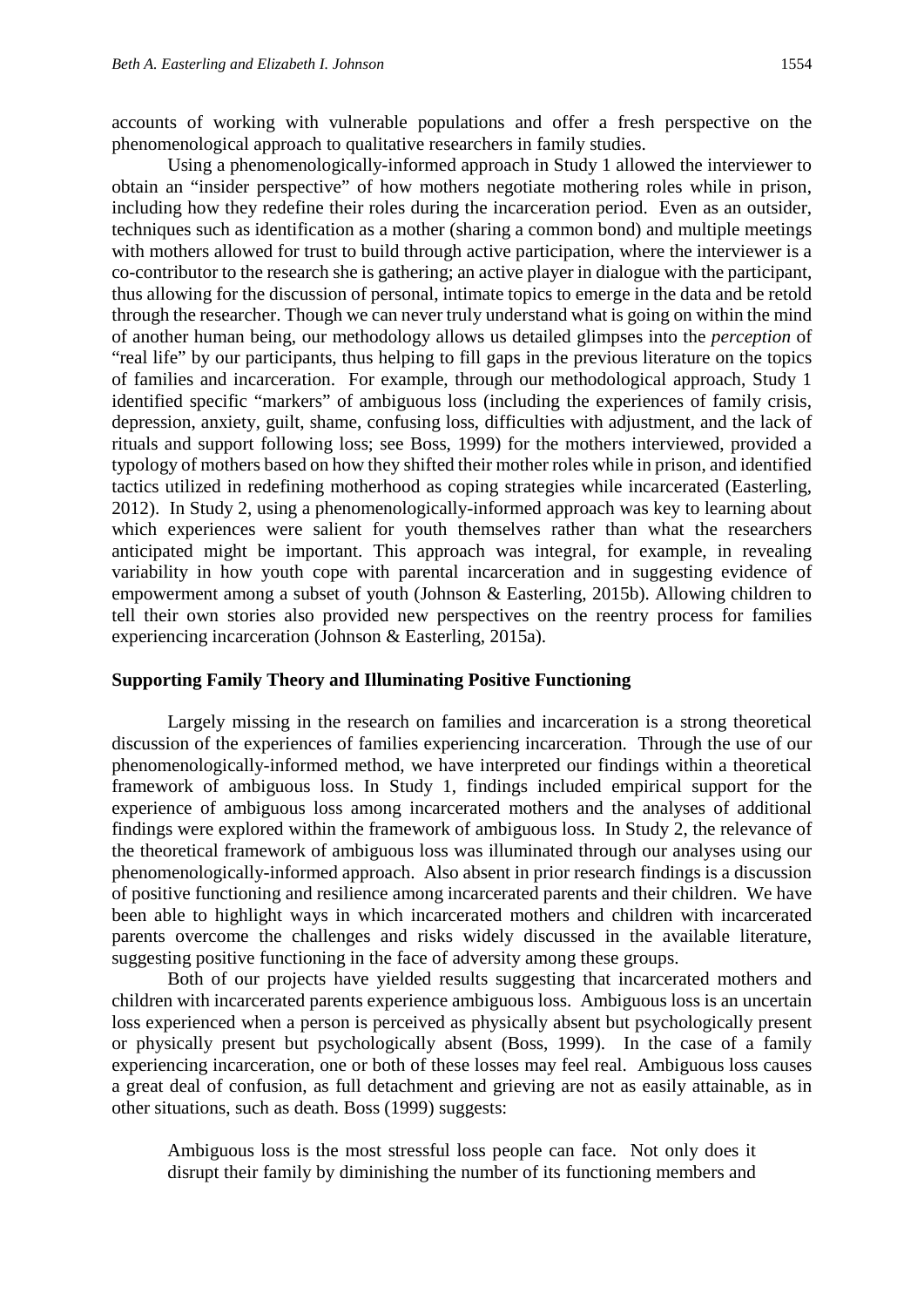requiring someone else to pick up the slack, but more uniquely, the ambiguity and uncertainty confuse family dynamics, forcing people to question their family and the role they play in it. (p. 20)

We find this theory to be of great interest and value for those studying families and incarceration across disciplines, as it is a psychological theory with a focus on the family unit and includes a treatment plan developed by Boss (see also Arditti, 2005; Arditti, Lambert-Shute, & Joest, 2003; Bocknek, Sanderson, & Britner (2009); La Vigne, Davies, & Brazzell, 2008).

Study 1 was designed to explore how incarcerated mothers navigate motherhood while incarcerated. Through the process of analysis, various themes began to emerge, through the process of open coding and collaboration between colleagues, leading the principal investigator to explore the experience of ambiguous loss among her participants (see Easterling, 2012, 2014). Once these themes became evident, a flexible qualitative approach (which allowed for updating questions in future interviews) allowed her to tailor her later interviews to include discussion on topics specific to ambiguous loss. The flexibility of the method was key in making this connection, which was not part of the original research plan or interview guide, but rather emerged from listening to women talk about their experiences. A major conclusion of this project was not only that mothers in this sample were experiencing ambiguous loss, but that they were also exhibiting examples of successful coping strategies in line with a treatment protocol, even though the women did not have any specific intervention related to ambiguous loss (Easterling, 2012, 2014). This is the first research of which we are aware to explicitly frame findings on incarcerated mothers within ambiguous loss theory, highlighting the experience of ambiguous loss with empirical evidence from interviews with incarcerated mothers. Further, findings suggest that, in order to deal with ambiguous loss, incarcerated mothers shift their roles to navigate ambiguous loss and employ specific coping strategies to cope with ambiguous loss. Such findings support the existence of ambiguous loss in a protected population and also highlight a positive outcome of coping for this group.

Though we had considered the relevance of ambiguous loss as it pertains to children with incarcerated parents (see Johnson & Easterling, 2012) prior to beginning Study 2, it was not an element specifically explored in the interviews. Rather, the focus of the interviews was to elicit information on children's perceptions of their incarcerated parents' reentry and the questions and prompts were designed with this main theme in mind. Still, because of the rich data collected and the flexibility throughout the research process through the phenomenologically-informed approach, findings shed light on the experience of ambiguous loss for this group (Johnson & Easterling, 2015b). Because of our familiarity with ambiguous loss, the open coding process naturally highlighted various themes that were consistent with the theory of ambiguous loss. Our findings support the idea that revising the nature of relationships is necessary while at the same time loosening the precise definition of "family" when ambiguous loss is present (Boss, 1999). Among the children with incarcerated parents in this study, we found that many cope with the loss of their incarcerated parent by replacing the incarcerated family member with another pseudo-family member during separation. We recognize that more empirical work is necessary to explicitly explore the experiences of children with incarcerated parents and their responses to ambiguous loss and suggest future research on this topic, such as whether or not deidentification with incarcerated parents is an effective strategy for coping with ambiguous loss. Further, we find evidence of successful coping and empowerment among the participants in Study 2, both positive outcomes not explored in detail in previous studies (Johnson & Easterling, 2015b).

More generally, we have come to recognize the benefits of this method not only for researchers, but also for the participants themselves. Qualitative research can yield an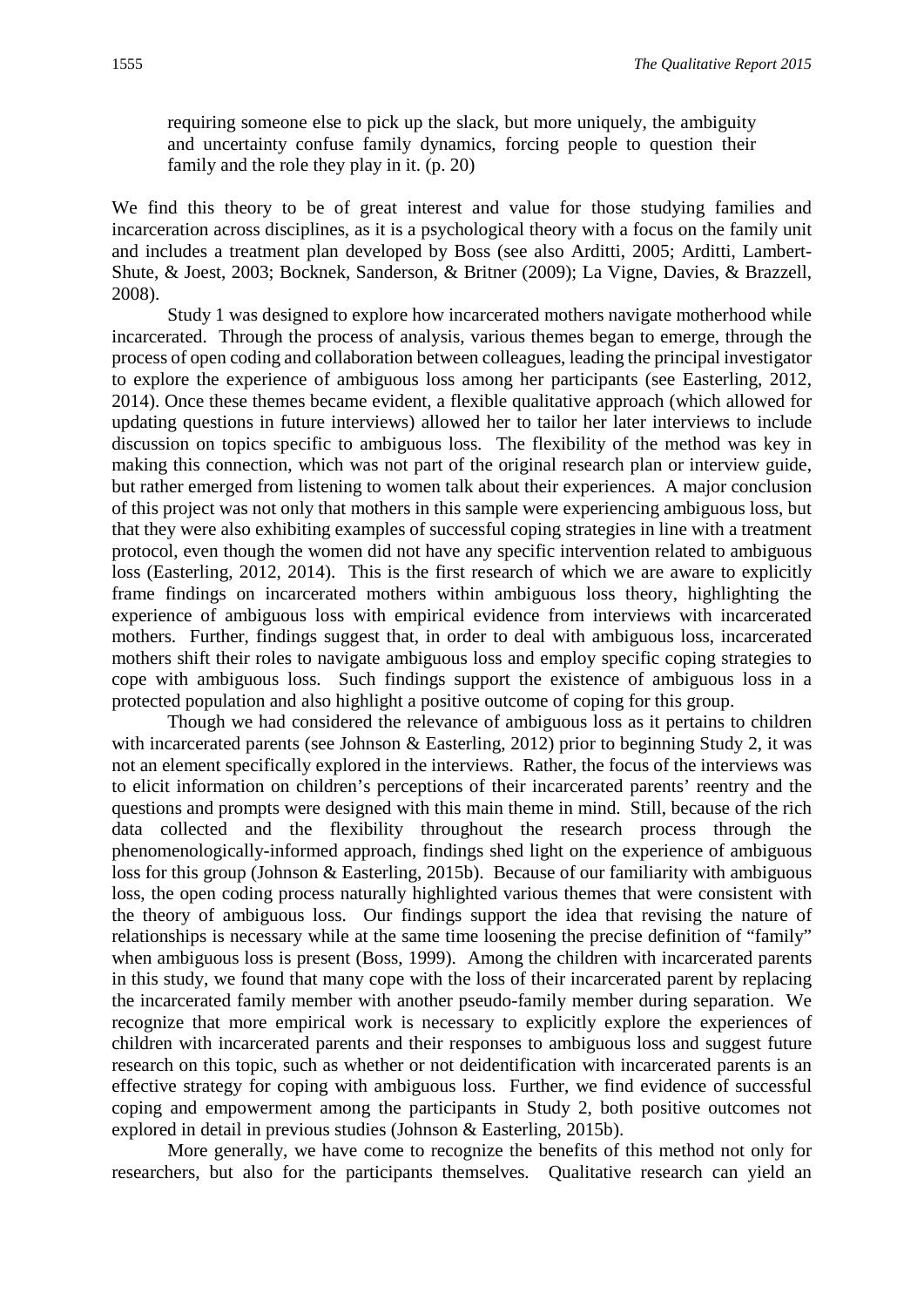emancipatory effect for participants (see Arditti, 2014). In Study 1, a few women actually noted that their participation in the interview was "freeing" as it helped them think through some hard topics. They also noted they felt that they were part of something bigger or doing something good by participating in this research, hopeful that their stories could help someone else. Study 2, however, highlights an issue of inequality in access to such emancipatory functions. For example, the individuals who were given a "voice" in this study had caregivers who could bring them to the interview, involved in a mentoring program, and had transportation. As such, we must be aware that these benefits are not equally available to everyone and take this into consideration during data collection, analysis, and presentation as well as in future research (see Arditti, 2014).

#### **Challenges of Qualitative Methods with Vulnerable Populations**

Phenomenologically-based inquiry holds great promise for advancing family research and theory. Nonetheless, there are a number of barriers unique to conducting qualitative research with justice-involved families. In this section, we discuss three major challenges we encountered in our qualitative research with incarcerated mothers and children with incarcerated parents: access, extracting information, and publication.

#### **Access**

Patenaude (2004) and Apa and colleagues (1998) cite access as a major challenge to conducting research in prisons and understanding prison life. The first step towards access is approval from the necessary Institutional Review Boards (IRBs). Like any other research involving human subjects, research with justice-involved families must adhere to the set of ethical principles outlined in the Belmont Report: respect for persons, beneficence, and justice (see Health and Human Services, 1979). In addition, research involving vulnerable populations is subject to full board review and approval. For research involving inmates, researchers must also receive the approval of prison IRBs or officials, which can pose an additional barrier to access. For example, in Study 1, the University IRB required prison approval and the prison required IRB approval before either institution would sign off on the project. The principal investigator was able to negotiate an arrangement where the prison would write a letter of support, noting the researcher would have access to the prison pending IRB approval. The IRB approval process took many months, as each revision (three in total) had to go in front of the full University IRB. The IRB requested detailed questions to be asked during the interviews so they could fully assess potential risks to participants. Following a phenomenological approach and the biographical-interpretive method, the study did not begin with many specific prompts. As Thomas and Pollio (2002) note, "from a phenomenological point of view, the very topic we are talking about may be uncertain at the beginning of an interview" (p.25). Nonetheless, the IRB requested specific questions to be asked and, therefore, a more exhaustive list of topics to be discussed was created to satisfy IRB requirements and to ensure adherence to prevailing ethical standards.

In Study 2, challenges of access largely revolved around how to locate adolescents with incarcerated parents and how to gain enough trust from caregivers that they felt comfortable providing permission for their children to participate in research on parental incarceration. The principal investigator ultimately gained access to the population by developing a relationship with a community-based agency that facilities mentoring of children with incarcerated parents. This relationship developed over a several year period, and involved significant effort on the part of the investigator to demonstrate to the program staff that she was committed to the work they were doing and that she was interested in developing a long-term, mutually-beneficial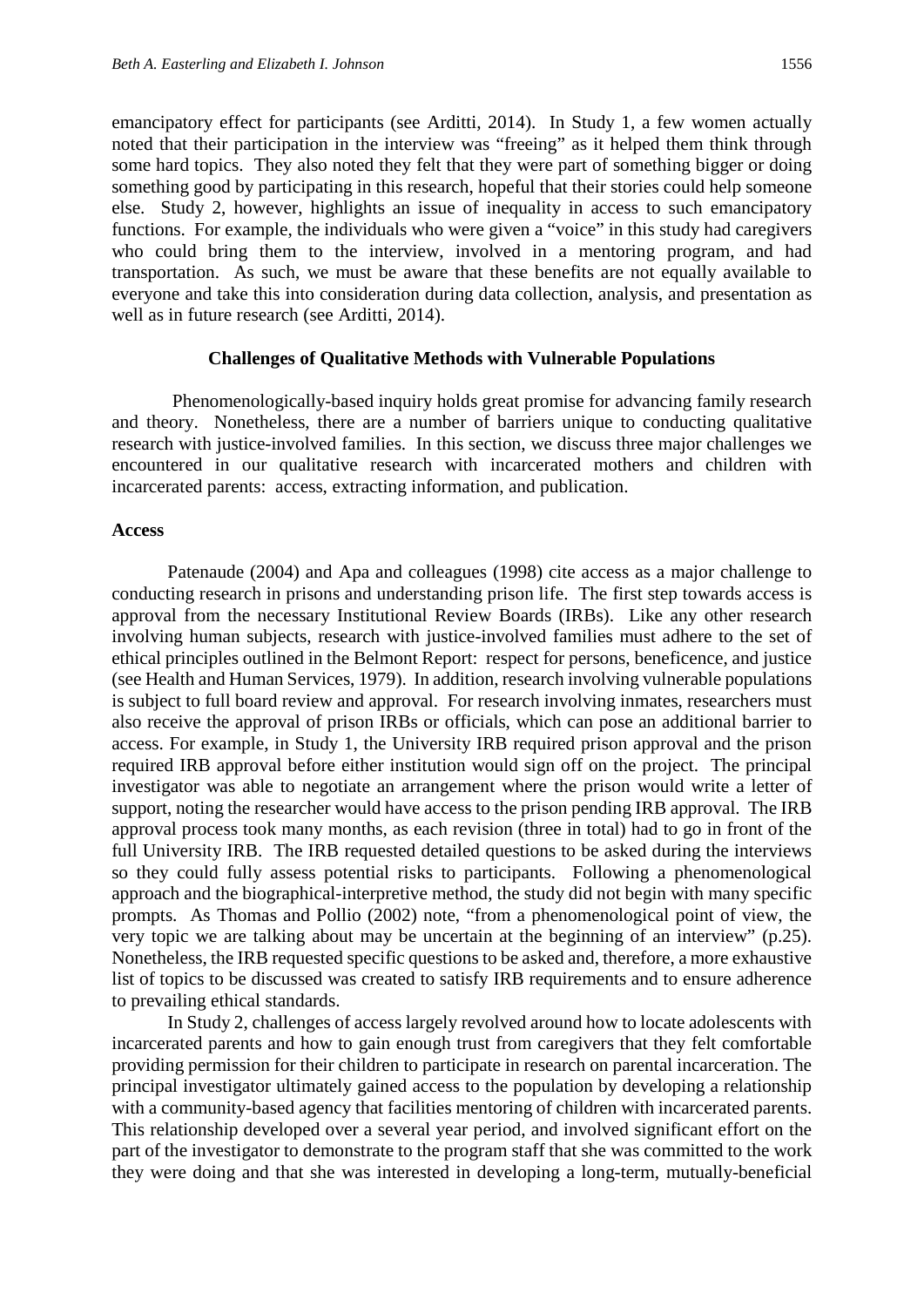relationship. She helped the organization analyze data, provided feedback on evaluation materials, and delivered trainings on developmentally-sensitive mentoring to mentors. When it came time for recruitment, the organization then distributed materials to eligible families and indicated in the recruitment materials that she was a "friend" of the program. To avoid coercion and to preserve participant confidentiality, a number of precautions were taken to ensure that the program staff were unaware of who opted to participate in the study (and to ensure that children and families knew in advance that their decision to participate or not would not in any way influence the services they received from the program).

Once access to participants is achieved, researchers often encounter issues related to space and time (see Downing, Polzer, & Levan, 2013). Interviewing prisoners, for example, requires that interviews take place within a prison. The researcher herself is constricted by many of the rules and regulations of the prison. In Study 1, no recording devices were allowed in the prison, creating difficulties in recording data with only a pen and paper. This required the interviewer to take extensive notes during the interview and add details immediately following the interview and at the end of the interview day, including personal reflections. This also meant that relatively few verbatim quotes could be obtained. If the interviewer could jot down an exact quote, she was able to note that in her handwritten interview notes, but the majority of notes were summaries of responses. Further, prisoners themselves are limited in the amount of time that they can spend with the researcher. Mealtimes, head counts, and job responsibilities restrict the interview time, which can also provide a barrier to building rapport. Specifically, two interviews were cut short because the all inmates were called for a head count, which coincided with lunchtime. Each of these interviews was moving smoothly and could have exceeded the time we were allotted, but the women could not be excused from the mandatory counts. Other interviewees were late because they could not leave their jobs and, thus, the interviews were cut short because of schedule conflicts with other interviews.

Issues related to the interview setting also emerged for Study 2. One of the challenges in designing the study was determining where to interview participants. Families' homes and public spaces were initially considered, but ultimately ruled out because the investigator/interviewer was concerned about her ability to protect confidentiality in these spaces. Interviews were ultimately conducted in a University laboratory space to standardize the interview setting and to help protect the confidentiality of participants' responses. Given the unfamiliar setting, great care was taken to ensure that participants and the family members who accompanied them to the laboratory felt as comfortable as possible. To this end, the investigator/interviewer greeted families in the parking lot, escorted them into the building, offered everyone beverages and snacks, and spent a few minutes exchanging pleasantries with caregivers and children before inviting the participant into a separate interview room that was located just around the corner from the family waiting area.

#### **Extracting Information**

During the interview itself, the researcher faces challenges in accessing information. Prior to attempting to learn more about the target population through dialogue, as mentioned, some attempt must be made to immediately establish rapport and a level of comfort with the participants. As Thomas and Pollio (2002) note, "during the phenomenological interview it is important to create an atmosphere in which the participant feels comfortable and safe to talk freely about significant life experiences. Unlike a structured interview with a predetermined list of questions, the flow of dialogue is set by the participant" (p. 26). This takes on additional significance in working with protected populations who may have had previous negative experiences with social institutions (prison, social services, schools, etc.). From the start, the researcher is working to overcome that hurdle and help the participants feel comfortable talking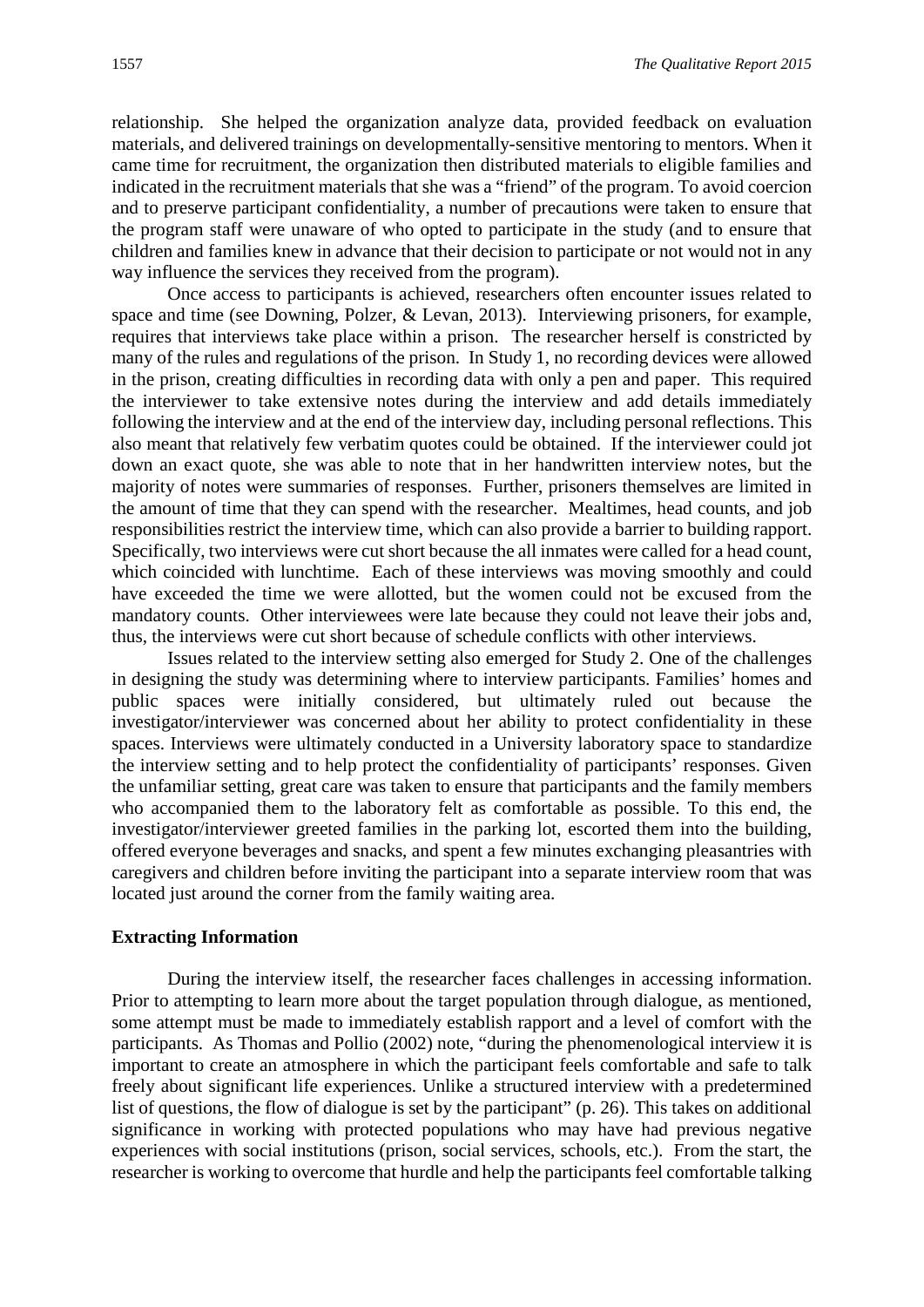about sensitive topics, possibly in uncomfortable or unfamiliar settings. Power dynamics are at the heart of this exchange. In each of our examples, the researcher was in a position of perceived relative power (common in such research studies) and therefore made concerted efforts to build rapport and equalize the social exchange of the interview.

Swauger (2011) notes that researcher-participant relationships are typically hierarchical in nature (i.e., with the researcher having higher levels of education, the power to set the research agenda) and careful attention must be paid to avoiding ethical dilemmas. Further, when tapping into intimate or sensitive topics, we must be mindful of ethical dilemmas and adequately handle researcher *and* participant emotions, so as not to cause any undue harm to participants (Bahn & Weatherhill, 2012; Gonzalez-Lopez, 2011). As Swauger (2011) suggests, we faced such potential dilemmas with reflexivity, working on collaborative communication, connecting with our participants, and "critically reflecting on our obligations to participants" (p. 499) to equalize power as much as possible and adequately retell our participants' stories. In Study 1, the researcher was clearly an outsider, in plain clothes with freedom to leave the prison at any moment while her research subjects were incarcerated. To help build rapport, the principal investigator held an "information session" with all of the women who were interested in the study. During this time, she was very open and forthcoming about herself, offering personal information on her family life, and gave details about her research and professional experience in order to show she was open and approachable to the women at the prison. Then, when the individual interviews took place, the women already knew about the researcher and had some information to begin on common ground—they were both mothers (See Frost & Holt, 2014 for a discussion of researchers' mother identities in qualitative research).

In Study 2, the researcher was an Assistant Professor interviewing children in a University building with both age and status as obvious indicators of power. The principal investigator had, on average, less than one hour with each participant. She was forced to grapple with building rapport despite a variety of obstacles (differences in race, age, and socioeconomic status) in a very short amount of time. One participant illustrates the importance of comfort with the researcher, and how a deeper level of comfort can still be achieved in a short period of time. At the beginning of the interview, the participant indicated that she did not know anyone who was incarcerated but later offered information about her incarcerated parent. This interaction speaks to the necessity to (often quickly) build comfort with research participants, particularly when they are young, while recognizing and respecting their comfort level, which may change throughout the interview. This participant made it quite clear that she did not talk to other people about her incarcerated parent because it is no one's business. The fact that she later opened up to the researcher was noteworthy and speaks to the importance of building rapport in order to engage participants in discussion.

As the qualitative researcher navigates interviews and consistently reevaluates goals of the project, it is quite possible that exploring sensitive topics in the intimate setting of one-onone or small group interviews can elicit emotions of the researcher, which can potentially throw an interview off the planned course, yet the research can be strengthened through an awareness, or even analysis, of such emotions. Arditti, Joest, Lambert-Shute, and Walker (2010) used the phenomenological tool of bracketing to explore researcher emotions and responses to illustrate the usefulness of self-study in "understanding how emotions have a positive impact on our research, how it might inform our work, and ultimately who we become as a result of it" (p. 1407). While the literature on qualitative methods is expanding in such discussions of researcher emotion (i.e., Arditti et al., 2010; Celik, 2012; Huggins & Glebbeek, 2009; Kleinman & Copp, 1993; Maggio & Westcott, 2014), it is still limited. In our experience, the lack of open discussion on this topic was a source of anxiety about our research and we feel it is of the utmost importance that researchers openly discuss such issues. We found that our emotions have the ability to limit our data gathering in the beginning (e.g., grappling with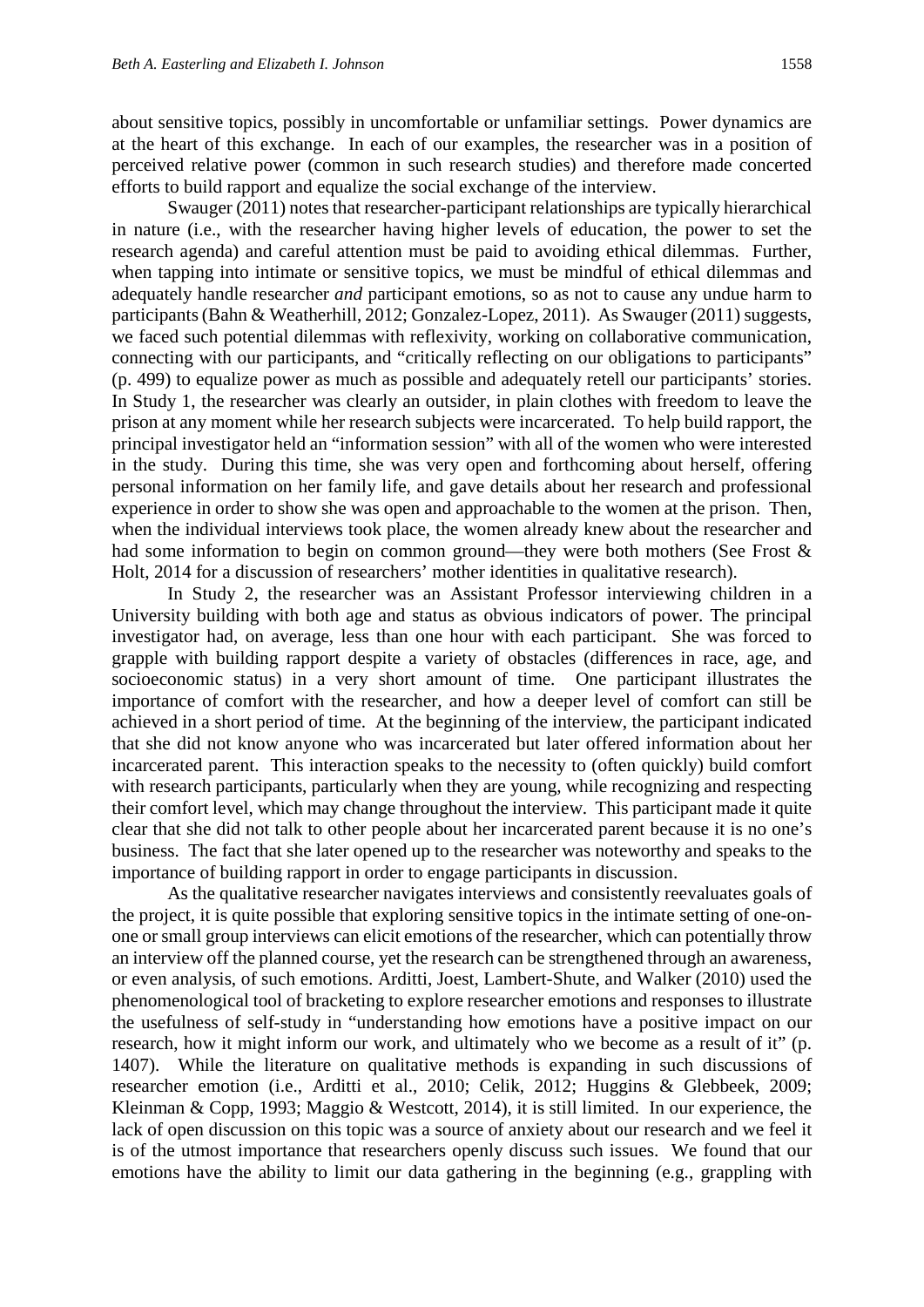feelings such as "despair, fear, guilt, anger, and then hope" as Arditti and colleagues (2010) also suggest), while helping us grow as researchers and assist us in data gathering in the future as a result of our awareness of these emotions (See also "researcher vulnerability," "emotional blowback," and "negotiating identities" in Huggins & Glebbeek, 2009).

The emotional response of the researcher was a significant issue in Study 1, largely due to the maternal role that she shared with her participants. The principal investigator struggled with her emotions throughout the study, but most intensely in the first days of interviewing. As a mother, she felt deep empathy for her participants. When a mother would break down crying about the loss of her child because of her incarceration, the researcher would begin to shut down. She would work to end the interview or change the topic. She had difficulties reentering the prison after lunch or in the mornings after spending time with her own daughter as the difference in motherhood experience was evident, and she clearly had an advantage. It is obvious in her early interviews that she could have extracted more information from participants if her own emotions did not serve as a barrier. With time and practice (and conversations with mentors), she was able to reframe her position as a researcher. The empathy allowed for a true connection with her participants. It allowed for reflection on how her own emotions impacted the "quality" of her interviews. Such reflexivity served to strengthen her interactions. She learned to bring tissues to every interview. She learned to allow herself to feel for the women and allowed the empathy to gently and genuinely ask more questions, as opposed to encouraging her to shut down. With time, she was able to use this empathetic, emotional response to elicit deeper information from her participants. She learned to reflect on her feelings as *part of the study* and her responses became part of her field notes (a tactic suggested by other researchers, such as Kleinman  $\&$  Copp, 1993)—they became data. As Arditti (2014) notes, "participant vulnerability can encourage positive adaptations in how we design and conduct research. In short, it makes us better researchers" (p. 7).

With the active involvement in a social exchange to collect (often emotional) data for analysis comes great responsibility: we, as researchers, are charged with the task of retelling these stories, analyzing them for meaning and advancing knowledge. Through a phenomenologically-informed approach, we are searching for the meaning of experiences for our participants, who are part of vulnerable groups. The researcher must recognize her part in the exchange, yet separate herself from it enough to arrive at conclusions that accurately portray the stories participants have told. With this comes the ethical responsibility to accurately tell others' stories as they have told them and also to situate those findings within a theoretical framework to answer research questions. In each of our studies, we wanted to situate people in their lives and provide context for retelling the stories of their experiences. Yet, we still need to protect confidentiality issues, which can sometimes limit the dissemination of defining characteristics or portions of participants' stories. We also have the responsibility of choosing which parts of participants' stories on which to focus. As researchers, we tend to zero in on topics that fit with previous literature or challenge it in some way, as we are generally working toward publication, which we discuss as our next challenge.

#### **Publication**

Many of the "main" criminological journals publish almost exclusively quantitative research (see Patenaude, 2004). As such, qualitative researchers studying individuals' or families' experiences with the criminal justice system often experience difficulties in getting their research findings published. Unlike quantitative work with cut and dry questions and statistical processes and findings, qualitative research can be more "fluid." Sample sizes are relatively small when compared to many quantitative studies. Research questions can change throughout the process. No two interviews are exactly the same, different questions may be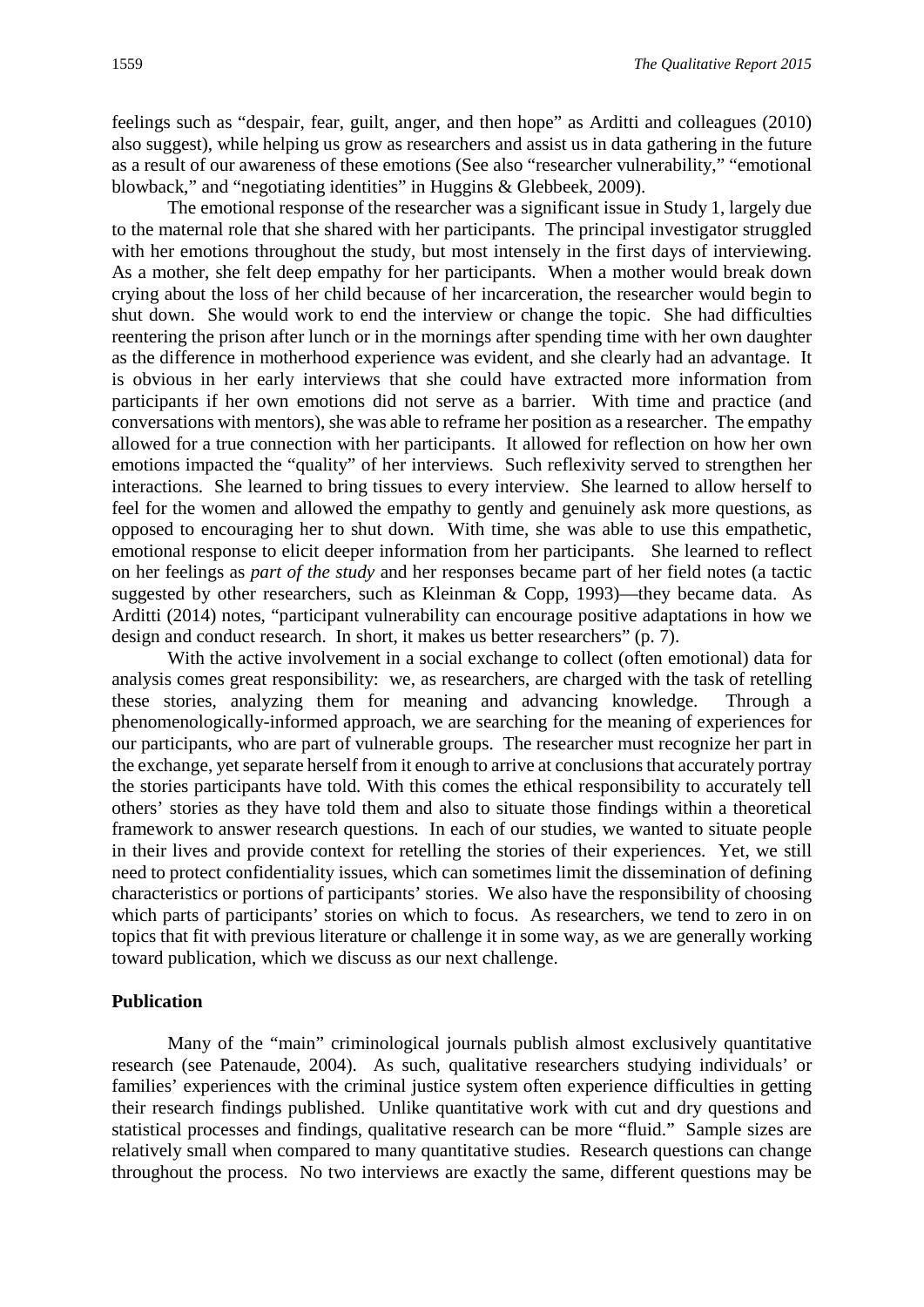asked, and different topics discussed, depending on the situation. Findings through participant observation are articulated at the hands of the researcher, not a statistical program. Thus, finding outlets for publication in top-tier journals can prove challenging. Further, many journals have stringent page limits for manuscript submissions. Qualitative research relies heavily on quoting, which can expand the length of a paper. Reviewers want details and rich data, but the researchers find themselves constrained by page limits. As such, qualitative researchers may find themselves struggling to find a highly visible outlet for their research, even when that research is answering lingering questions in a discipline. This further exacerbates a "stigma" of qualitative research and suppresses the discussion of the importance of qualitative research in various fields.

Qualitative researchers do have options at their disposal (see LaRossa, 2012, for a discussion on publishing qualitative family research). In our studies, we have sought outlets that publish qualitative research and responses to our projects have been very favorable thus far. Still, three challenges to publication have arisen to varying degrees. First, reviewers often ask for more extensive backgrounds on participants than we have at our disposal. Using a phenomenologically-informed approach, we have focused on what is relevant to the participants themselves rather than objective "facts" of their lives. Working within time constraints while striving to build rapport and keeping within the boundaries of IRB constraints (for example, in Study 1, the researcher was not allowed to specifically ask about participants' crimes), we do not always have the detailed background information requested by reviewers. Second, we have to be very careful about how much information we provide for publication because we do not want to jeopardize confidentiality. For example, in Study 2, we did not want to provide caregiver information in our publications because of the relatively small sample size and the potential for identifying characteristics. Third, journal space limitations can be a barrier to publication. Qualitative research, at its core, can be wordy. We are challenged to retell our participants' stories through their own words and then are tasked with the analysis of our findings. This can take a significant amount of page space. Cutting data in the form of rich quotations and details from field notes becomes a daunting process in fitting within page limit constraints while accurately retelling participants' stories and explaining findings. It is worth noting, however, that we have found editors and reviewers to be understanding of these constraints during the resubmission process; we therefore present these as issues for researchers to consider and anticipate as they prepare manuscripts for submission and resubmission.

#### **Strategies for Conducting Qualitative Research with Protected Populations**

To help overcome the challenges we have just discussed, we now offer some suggestions for conducting qualitative research with vulnerable populations. These strategies are useful before, during, and after a research project and are, thus, ongoing processes that can help one set up, conduct, and reflect on their research, despite the challenges sometimes associated with the method. We find collaboration, flexibility, and reliance on method to be crucial to overcoming the challenges discussed in the previous section.

#### **Collaboration**

Collaboration is essential when conducting qualitative research, particularly when seeking access to a vulnerable population. As discussed above, relationships are helpful in accessing justice-involved families. In Study 1, the principal investigator was able to identify a prison that was welcoming to researchers through some colleagues who had completed research in that institution (and was able to benefit from their experiences of *not* being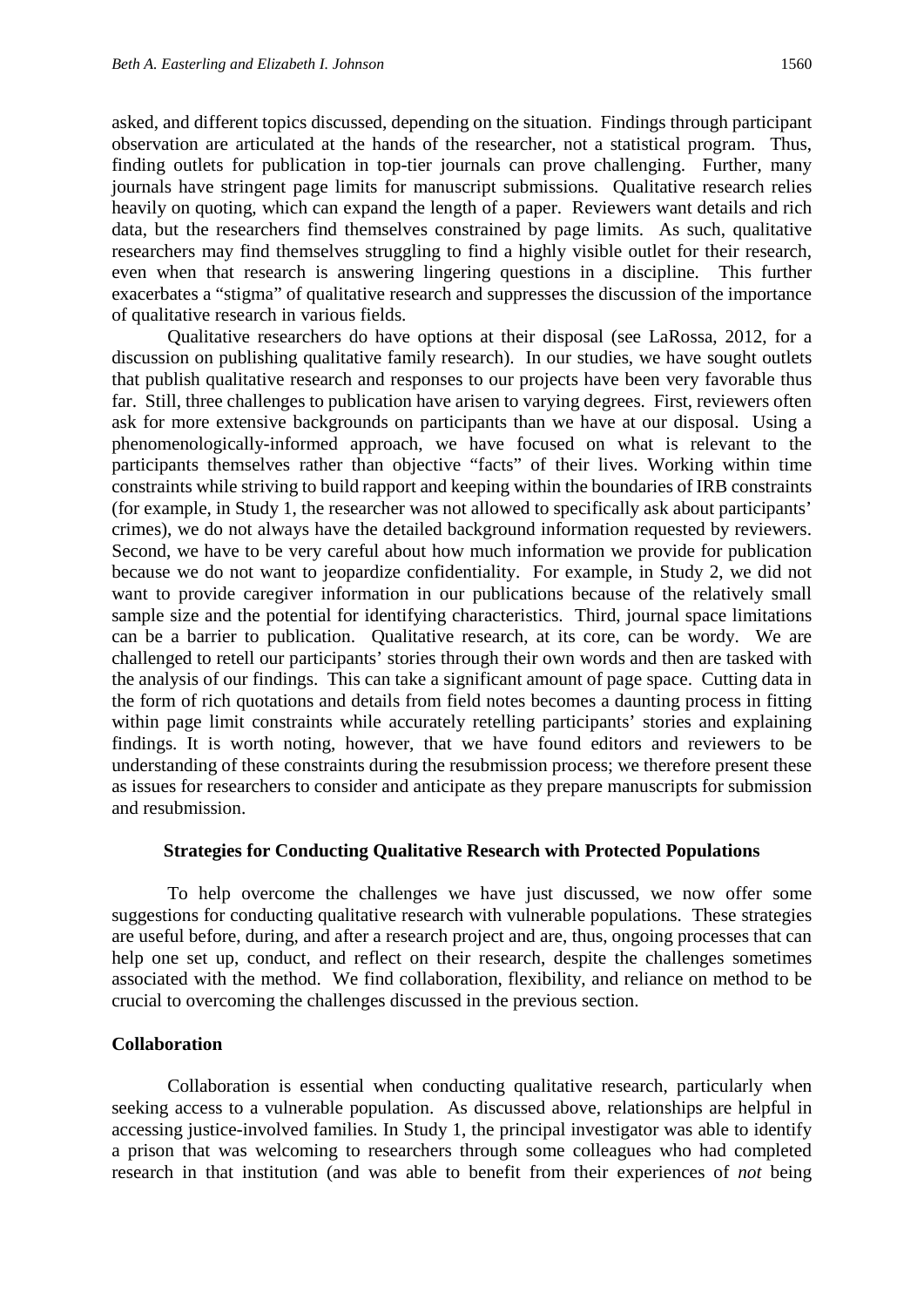successful in gaining access at other prisons). These colleagues were able to guide her through the IRB process and provide contact information for the prison that was supportive of researchers. Though staff members had changed, she was still able to take advantage of "inside" telephone lines to the prison to begin the approval process. The simple act of conversation by reaching out to those with similar research interests allowed a smoother path to access. In Study 2, the principal investigator worked with a community agency for several years before asking for their assistance with project recruitment. When working with community organizations, we have also found that it is extremely important to acknowledge the demands on their time and also offer assistance in some form before asking them to help with research. Keeping in mind these community organizations exist to help their target populations, researchers should strive to make such relationships mutually beneficial.

#### **Flexibility**

Remaining flexible is essential in extracting information when involved in qualitative research with vulnerable populations. The method allows one to learn from her mistakes and expand the topic as the project progresses. In Study 1, the initial goal was to interview both incarcerated mothers and their children. Access to children proved difficult for a variety of reasons and the principal investigator did not get enough response to make that portion of the study worthwhile, though she gained some valuable data and insight which can be used in later studies. Therefore, the premise of the project had to be changed. Instead of viewing this as a limitation, the researcher instead viewed it as an opportunity to more deeply explore the experience of motherhood in prison. As mentioned, interviews were "strengthened" throughout time and the researcher allowed herself to learn from her mistakes and reflect on her emotions. Later interviews included more in-depth questions on specific themes and in both studies, the interviewer was able to use the language of the participants to help build rapport. As C. Wright Mills (1959) notes, "the most admirable thinkers within the scholarly community…do not split their work from their lives" (p. 195) and a researcher in the social sciences "must learn to use your life experience in your intellectual work: continually to examine and interpret it" (p. 196). As qualitative researchers choosing to immerse ourselves in research that can invoke strong emotions, we have the choice to be self-reflexive and use our own emotional responses to further enhance our research, remaining flexible every step of the way.

In Study 2, the order of questions was changed throughout the data collection process. Initially, the interviews commenced with a drawing exercise that facilitated a discussion of family relationships, followed by asking participants to talk about themselves and their interests. Later this order was switched because, after a few interviews, it seemed like a more logical and comfortable progression. Also, instead of asking about parents in particular, participants were asked if they knew anyone who was in prison or had ever been in prison and let them tell me who was salient to them. As interviews progressed, the interviewer tried to focus on the discussion topics brought up by the participants themselves and spent less time relying on the interview guide. Given developmental differences in children's abilities to understand interview questions and to articulate their experiences (Nelson & Quintana, 2005), researchers need to be prepared with a variety of questions and prompts (along with a plan for asking them in different ways based on age, family circumstances, and the tone of the interview that the children set). Having "tools" (such as an ice-breaker exercise) are essential to help children understand the questions and open up about their lives. A qualitative, phenomenologically-informed approach allows for such flexibility throughout data collection, which can, in turn, help overcome the challenges associated with extraction of data with protected populations and allow the participants to highlight what is important to *them*.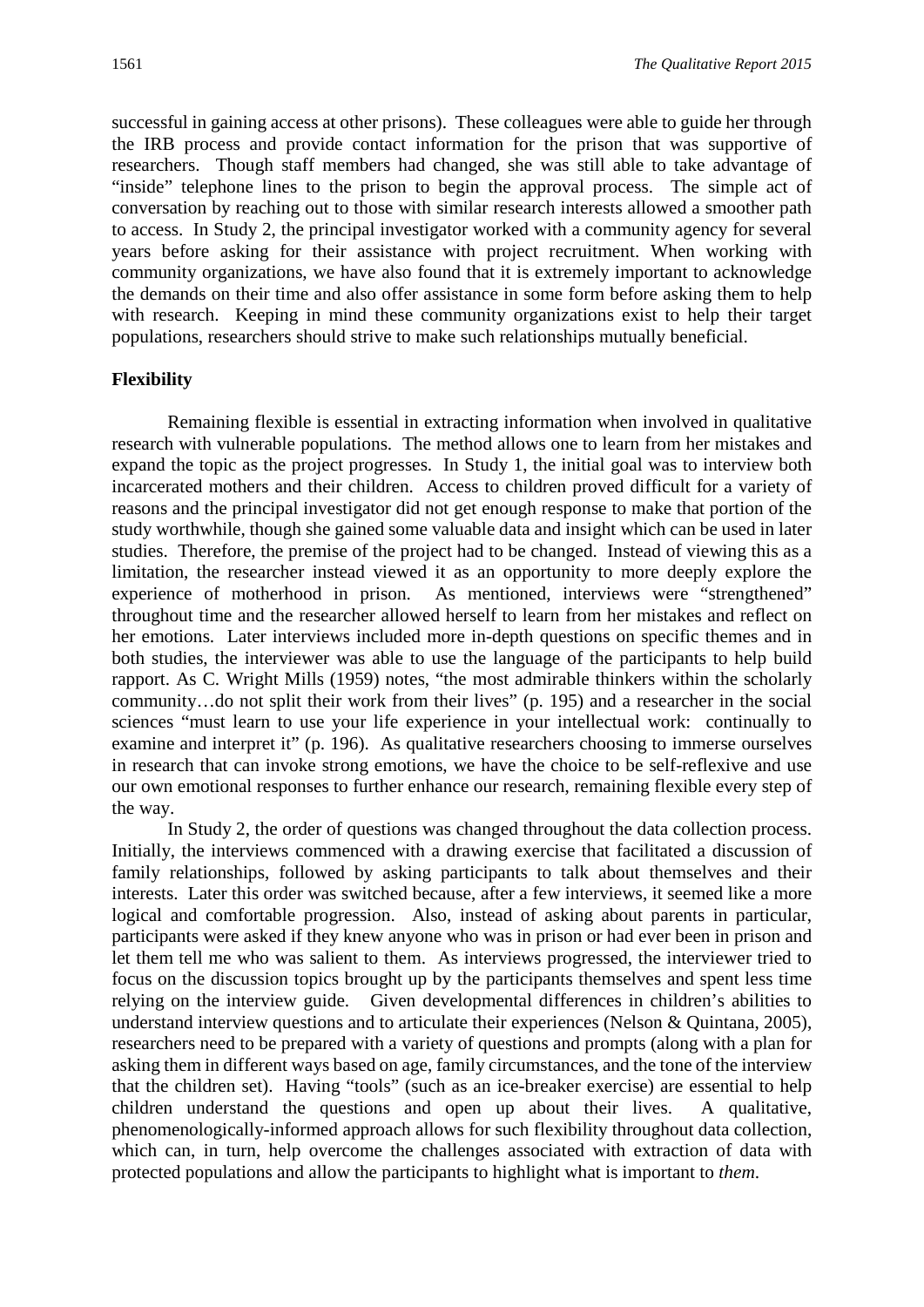Careful attention to the method itself can assist with both extraction of data and overcoming barriers to publication when conducting qualitative research. Often, quantitative research is the preferred method in criminology, despite the fact that, in this field, we are often working with vulnerable populations. Ironically, with these populations, we do not generally have a wealth of prior research or access to large samples, particularly regarding topics related to social issues, namely family matters of those dealing with incarceration, which would allow for quantitative analyses. Relying on the qualitative methods of previous research pertaining to a specific topic is a first step in qualitative research, just as it is with any method. Further, field notes and researcher experiences become part of the data in qualitative methodology. As qualitative researchers, we are tasked with the duty of retelling the stories of our participants, both in their own words and through our interpretations, based on theory and our intimate experiences and connections with our work. Detailing the methods used and relying on the rich data that method provides can provide the validation and proof of methodological rigor editors are looking for in publication.

We are also responsible for communicating the benefits of this method. Again, we do not have easy access to large numbers of people in vulnerable populations. We cannot simply walk into a school or youth program and ask children with incarcerated parents to raise their hands. Through collaboration and a flexible approach, we can, however, gain access to small groups of our target populations. We need to bring these issues to the forefront of discussion in family studies. Even small samples allow us a glimpse into the worlds of these understudied members of society.

Reliance on the method is also key in theory-building. The flexibility of qualitative methodology allowed through data collection and analysis permits us to "test" theory in a unique way. As discussed, through both of our studies, we have been able to connect findings to ambiguous loss. Utilizing the tools of the qualitative methodology, and specifically the phenomenological method, encourage individualized responses as suggested by Thomas and Pollio (2002), interactive interviewing as described by Ellis and colleagues (1997), and biographical-interpretive methods as discussed by Hollway and Jefferson (2000), allowing us deep insight into the nuances of various aspects of the theory, which we cannot simply glean from analyzing numbers and interpreting statistics. In the example of expanding ambiguous loss through our research, relying on the method to guide us and let the participants tell their stories and set the tone of interviews allowed for the emergence of key elements of this theory in participants' stories in each study. Once themes of ambiguous loss began to emerge in Study 1, the researcher was able to tailor later interviews to explore these elements deeper. In Study 2, allowing the participants to talk feely resulted in elements of ambiguous loss emerging through the coding process, offering hypotheses for current manuscripts and laying groundwork for further research on the topic. Describing these methodological tools is helpful in working toward publication, as well as offering future researchers suggestions on which to build future studies.

#### **Discussion**

Our goals with project are to articulate challenges and to identify strategies for overcoming these challenges while recognizing the benefits of using qualitative methodology in family research among vulnerable populations, spurring discussion among qualitative researchers across disciplines. We note, specifically, that a flexible methodology can help fill gaps in research on the family and incarceration while illuminating positive functioning of families experiencing incarceration. We recognize the multi-level difficulties to access of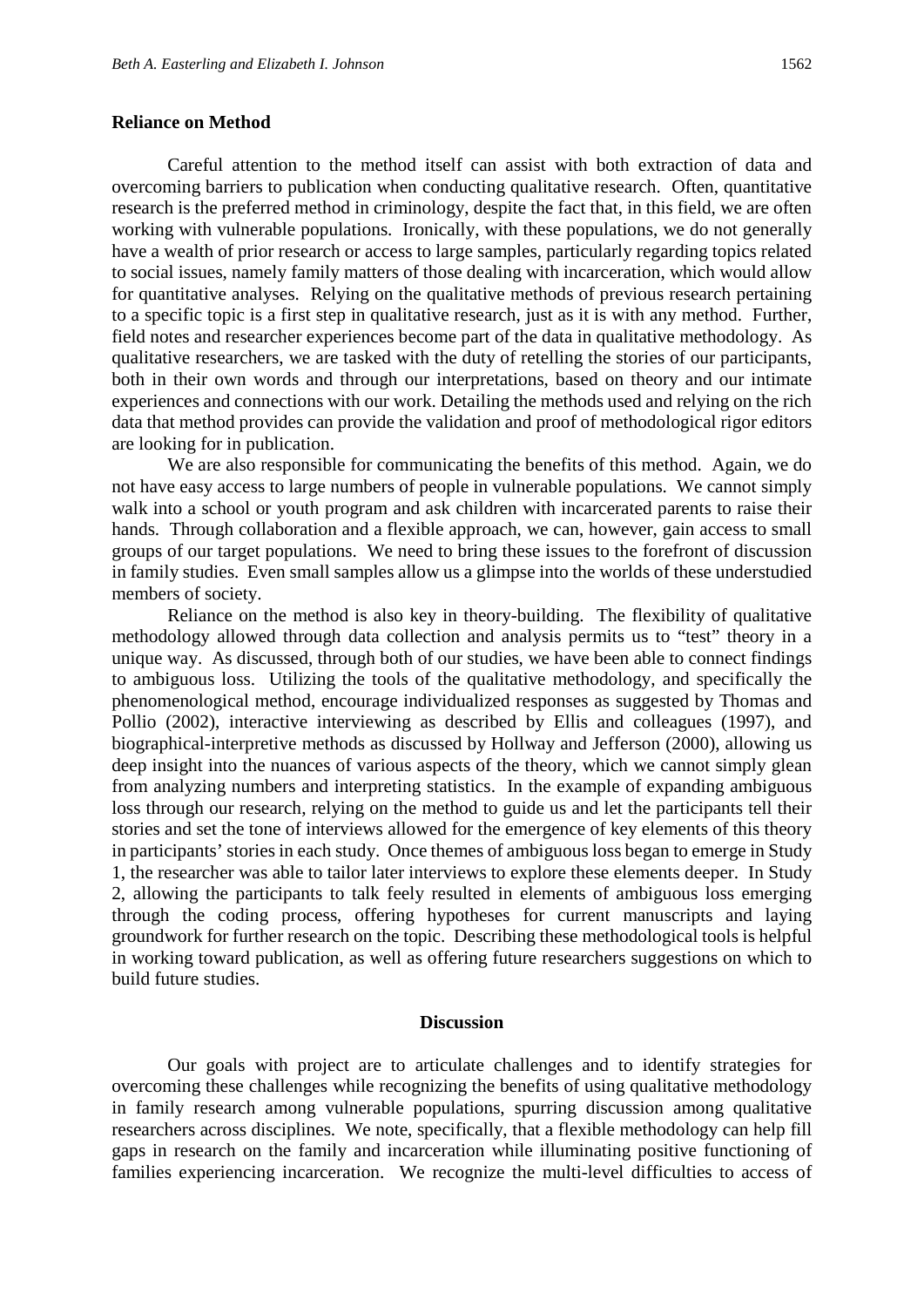protected populations, particularly when exploring family issues. We have summarized three of the major challenges that we meet with optimism and flexibility. We have provided personal examples from our research projects and suggest strategies for accepting and overcoming barriers to physical access and access to information. Once physical and information access barriers are shattered, we must tackle extracting information. Then, our research still yields what is considered by many to be small samples. This can create an additional challenge: publication.

Through collaboration with academic and community individuals and organizations, we can begin to overcome barriers to access. By being flexible, we can find strength in the fluidity of a qualitative, specifically a phenomenological, method to gather rich data. By focusing on the method in concert the rich data it provides, we can make others aware of the usefulness of findings, even from "small" samples. Reflexivity throughout these processes is key in every tactic to better ourselves as researchers and improve our data collection and dissemination (see Downing et al., 2013 for a broader discussion on the importance of reflexivity).

Our work builds on other scholars' explorations of the challenges of qualitative research and strategies for overcoming these challenges. While many of the issues we have discussed, including access and extracting information, apply to multiple research areas, they take on added significance when we are working with vulnerable subjects. Our discussion is also unique in that we focus on exploring *family* issues among protected populations. While those before us have discussed challenges and strategies of qualitative methodology as they pertain to prisoners or in health-related settings, we expand the discussion to include the study of children with incarcerated parents and the exploration of family dynamics among those experiencing incarceration from multiple vantage points. Further, we note the positive findings that have emerged, helping fill gaps and further research on the incarceration and the family.

Future research, on incarcerated parents as well as other vulnerable populations, may consider the usefulness of various methodological innovations to better reach target populations. For example, Community-Based Participatory Research (CBPR) involves participants *in* the research process. This can assist in lessening the effects of power differentials by actively involving the participants in exploring solutions to social problems they may be facing in their own communities. As we witnessed in our own interviews, individuals who have been involved in the criminal justice system can be mistrusting of people who are part (or appear to be a part) of "the system." Utilizing a methodology employing CBPR strategies has the potential to lessen the "vulnerability" of marginalized populations, build trust among researchers and participants, and provide positive outcomes for researchers and participants by equalizing power differentials and encouraging active involvement by participants in research.

Through the challenges and strategies discussed in this paper, we hope to open further discussion to explore the usefulness of qualitative (including phenomenological) research when studying protected populations, particularly in family studies. Our own research has resulted in three important outcomes. First, we have tapped into first-hand accounts of populations that are largely understudied, particularly in context of the family. Second, our research provides rich answers to important questions while providing a glimpse into the worlds of our participants. Third, our findings are useful in proposing future research, quantitative and qualitative. We hope this creates a dialogue to more openly discuss the challenges and triumphs of qualitative research, suggest future strategies, and continue to champion the strength of this method in the empirical literature.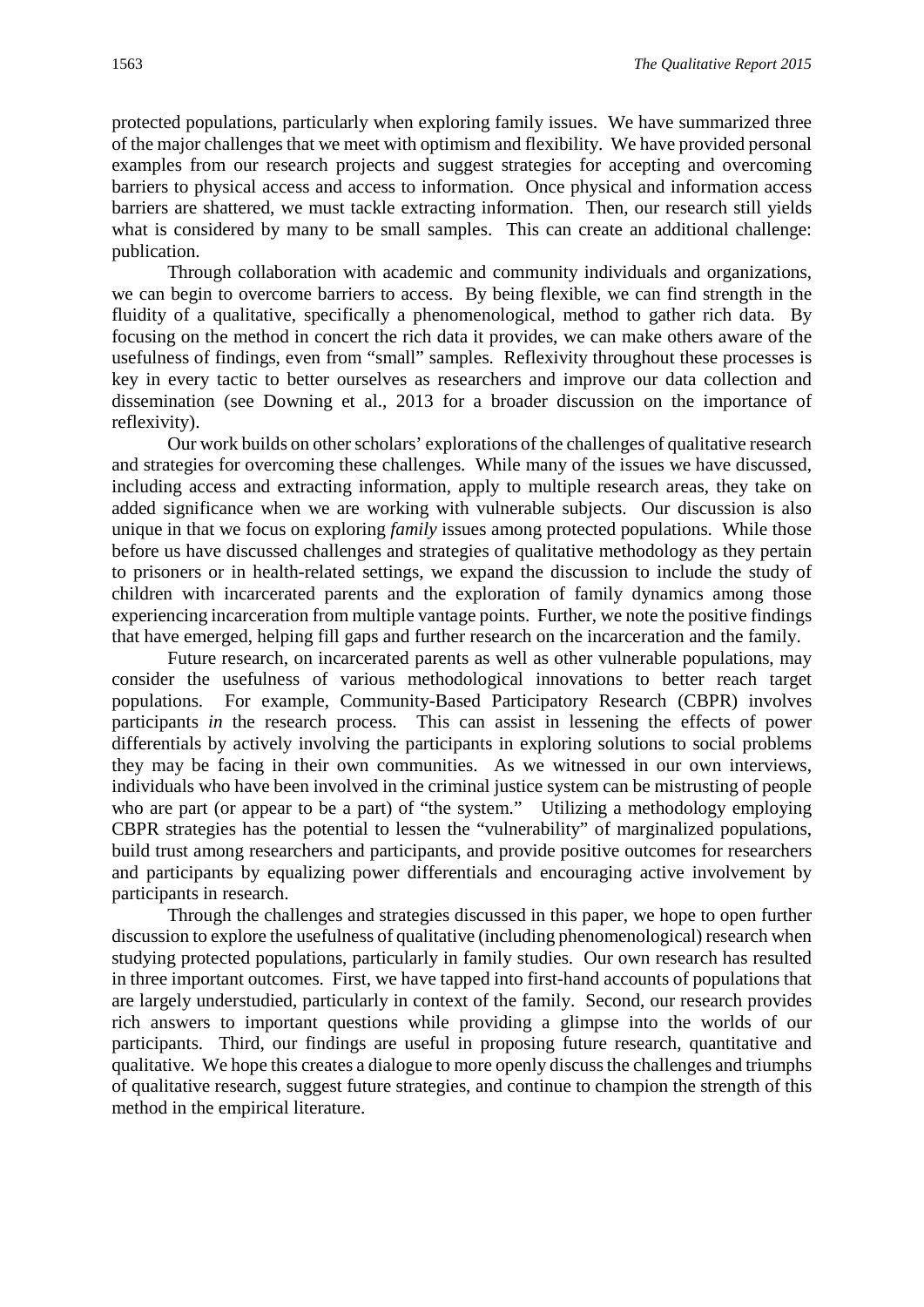#### **References**

- Apa, Z., Bai, R., Mukherejee, D. V., Herzig, C. T. A., Koenigsmann, C., Lowy, F. D., & Larson, E. L. (2012). Challenges and strategies for research in prisons. *Public Health Nursing*, *29*, 467-472.
- Arditti, J. A. (2005). Families and incarceration: An ecological approach. *Families in Society: The Journal of Contemporary Social Services, 86*, 251-260.
- Arditti, J. A. (2012). *Parental incarceration and the family: Psychological and social effects of imprisonment on children, parents, and caregivers.* New York, NY: New York University Press.
- Arditti, J. A. (2014). *Situating vulnerability in research: Implications for researcher transformation and methodological innovation.* Discussion comments in response to Methodological challenges of qualitative research with vulnerable families. Conference paper. Theory Construction and Research Methodology workshop, National Council of Family Relations Annual Meetings, November 2014, Baltimore, MD. Retrieved from [http://www.researchgate.net](http://www.researchgate.net/)
- Arditti, J. A., & Few, A. L. (2006). Mothers' reentry into family life following incarceration. *Criminal Justice Policy Review*, *17*, 103-123.
- Arditti, J. A., Joest, K., Lambert-Shute, J., & Walker, L. (2010). The role of emotions in fieldwork: A self-study of family research in a corrections setting. *The Qualitative Report, 15*, 1387-1414. Retrieved from http://nsuworks.nova.edu/tqr/vol15/iss6/4
- Arditti, J. A., Lambert-Shute, J., & Joest, K. (2003). Saturday morning at the jail: Implications of incarceration for children and families. *Family Relations, 52*, 195-204.
- Arditti, J. A., Smock, S. A., & Parkman, T. S. (2005). "It's been hard to be a father": A qualitative exploration of incarcerated fatherhood. *Fathering*, *3*, 267-288.
- Bahn, S., & Weatherhill, P. (2012). Qualitative social research: A risky business when it comes to collecting 'sensitive' data. *Qualitative Research, 13,* 19-35.
- Bocknek, E. L., Sanderson, J., & Britner, P. A., IV. (2009). Ambiguous loss and posttraumatic stress in school-age children of prisoners. *Journal of Child and Family Studies, 18,*  323-333.
- Boss, P. (1999). *Ambiguous loss: Learning to live with unresolved grief.* Cambridge, MA: Harvard University Press.
- Celik, S. (2012). Reflecting the experience of truth: Issues of empathy in narrative inquiry. *Qualitative Research Journal, 12,* 193-205.
- Danermark, B., Ekstrom, M., Jakobsen, L., & Karlsson, J. (2002). *Explaining society: Critical realism in the social sciences.* English translation. New York, NY: Routledge.
- Dallaire, D. H. (2007). Children with incarcerated mothers: Developmental outcomes, special challenges and recommendations. *Journal of Applied Developmental Psychology*, *28*, 15-24.
- Dallaire, D. H., Zeman, J. L., & Thrash, T. M. (2014). Children's experiences of maternal incarceration-specific risks: Predictions to psychological maladaptation. *Journal of Clinical Child and Adolescents Psychology* [e-pub ahead of print].
- Downing, S., Polzer, K., & Levan, K. (2013). Space, time, and reflexive interviewing: Implications for qualitative research with active, incarcerated, and former criminal offenders. *International Journal of Qualitative Methods, 12,* 478-497.
- Easterling, B. A. (2012). *Parenting behind bars: A qualitative study of incarcerated mothers* (Unpublished doctoral dissertation). The University of Tennessee, Knoxville.
- Easterling, B. A. (2014). Ambiguous loss, concrete hope: Examining the prison experience for mothers from an ambiguous loss framework. In D. Polizzi & M. Brazwell (Eds.),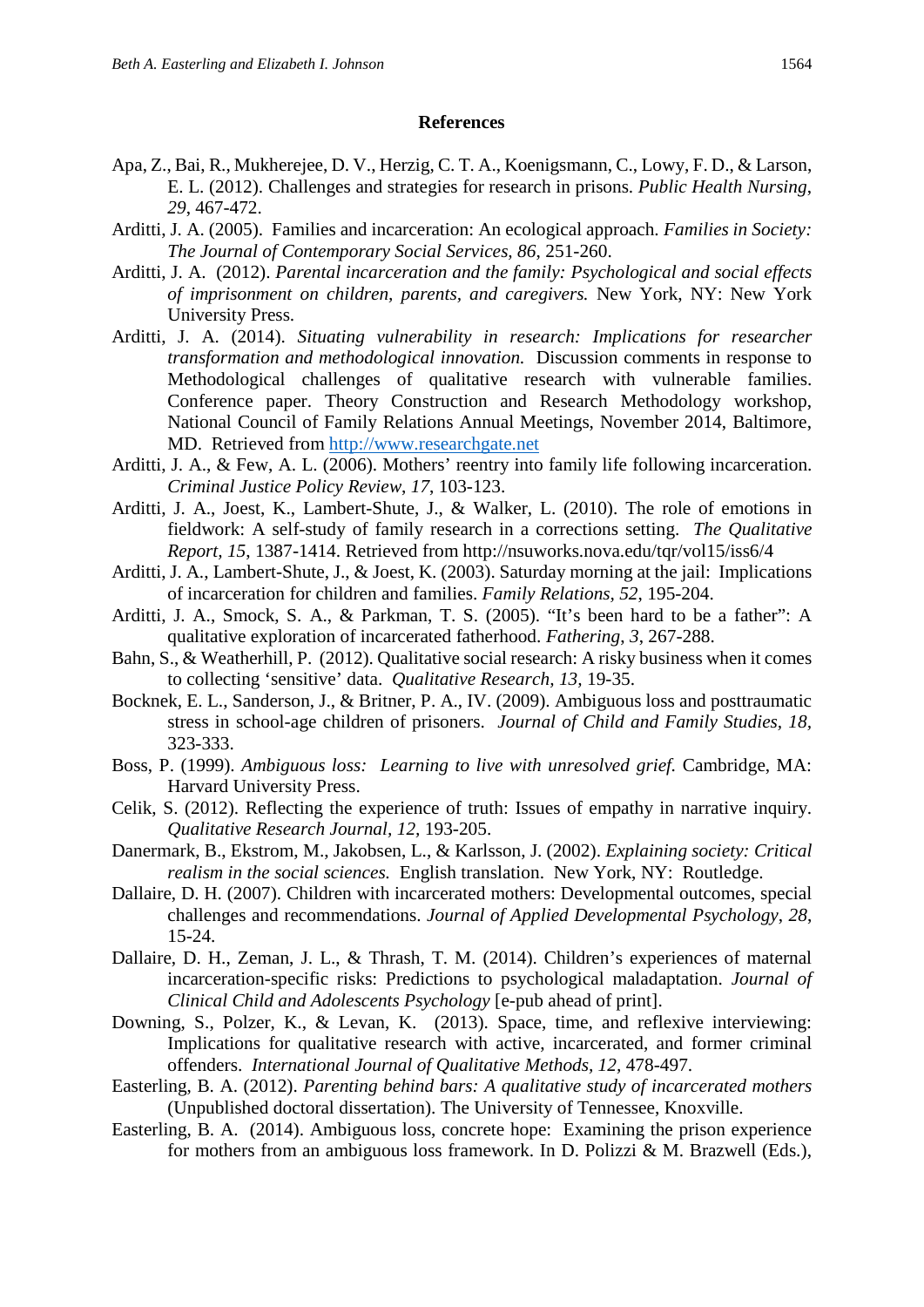*Transforming corrections: Humanistic approaches to offender treatment* (2<sup>nd</sup> ed., pp. 247-270).Durham, NC: Carolina University Press.

- Edin, K., Nelson, T. J., & Paranel, R. (2004). Fatherhood and incarceration as potential turning points in the criminal careers of unskilled men. In M. Patillo, D. Weiman, & B. Western (Eds.), *Imprisoning America: The social effects of massincarceration* (pp. 46– 75). New York, NY: Russell Sage Foundation.
- Ellis, C., Kiesinger, C. E., & Tillmann-Healy, L. M. (1997). Interactive interviewing: Talking about emotional experience. In R. Hertz (Ed.), *Reflixivity and voice* (pp. 119-149)*.*  Thousand Oaks, CA: Sage.
- Enos, S. (2001). *Mothering from the inside: Parenting in a women's prison.* New York, NY: State University of New York Press.
- Frost, N., & Holt. A. (2014). Mother, researcher, feminist, woman: reflections on "maternal status" as a researcher identity. *Qualitative Research Journal, 14,* 90-102.
- Golden, R. (2005). *War on the family: Mothers in prison and the families they leave behind.*  New York, NY: Routledge.
- Gonzalez-Lopez, G. (2011). Mindful ethics: Comments on informant-centered practice in sociological research. *Qualitative Sociology, 34*, 447-461.
- Health and Human Services. (1979). *The Belmont Report.* [http://www.hhs.gov/ohrp/humansubjects/guidance/belmont.html.](http://www.hhs.gov/ohrp/humansubjects/guidance/belmont.html)
- Hollway, W., & Jefferson, T. (2000). *Doing qualitative research differently.* London, UK: Sage.
- Huggins, M. K., & Glebbeek, M. (2009). Introduction: Similarities among differences. In M. K. Huggins & M. Glebbeek (Eds.), *Women fielding danger: Negotiating ethnographic identities in field research* (pp. 1-27). Lanham, MD: Rowman & Littlefield Publishers, Inc.
- Johnson, E. I., & Easterling, B. A. (2012). Understanding the unique effects of parental incarceration on child well-being. *Journal of Marriage and Family, 74*, 342-356.
- Johnson, E. I., & Easterling, B. A. (2015a). Navigating discrepancy: Youth perspectives on parental reentry from prison. *Journal of Offender Rehabilitation*. [e-pub ahead of print].
- Johnson, E. I., & Easterling, B. A. (2015b). Coping with confinement: Adolescents' experiences with parental incarceration. *Journal of Adolescent Research*. *30*, 244-267.
- LaRossa, R. (2012). Writing and reviewing manuscripts in the multidimensional world of qualitative research. *Journal of Marriage and Family, 74,* 643-659.
- La Vigne, G. N., Davies, E., & Brazzell, D. (2008, January). *Broken bonds: Understanding and addressing the needs of children with incarcerated parents.* Research report for the Urban Institute, Justice Policy Center, Washington, DC.
- Kleinman, S., & Copp, M. A. (1993). *Emotions and fieldwork: Qualitative research methods series, 28.* Newbury Park, CA: Sage.
- Maeve, M. K. (1998). Methodologic issues in qualitative research with incarcerated women. *Family and Community Health, 21*, 1-15.
- Maggio, M. L. V., & Westcott, H. (2014). Researchers' reflections of empathy following interviews with migrants. *Qualitative Research Journal, 14,* 214-227.
- Mills, C. W. (1959). *The sociological imagination.* Oxford, UK: Oxford University Press.
- Murray, J., Bijleveld, C. C. J. H., Farrington, D. P., & Loeber, R. (2014). *Effects of parental imprisonment on children: Cross-national comparative studies.* Washington, DC: American Psychological Association.
- Murray, J., Farington, D. P., & Sekol, I. (2012). Children's antisocial behavior, mental health, drug use, and educational performance after parental incarceration: A systematic review and meta-analysis. *Pyschological Bulletin, 138*, 175-210.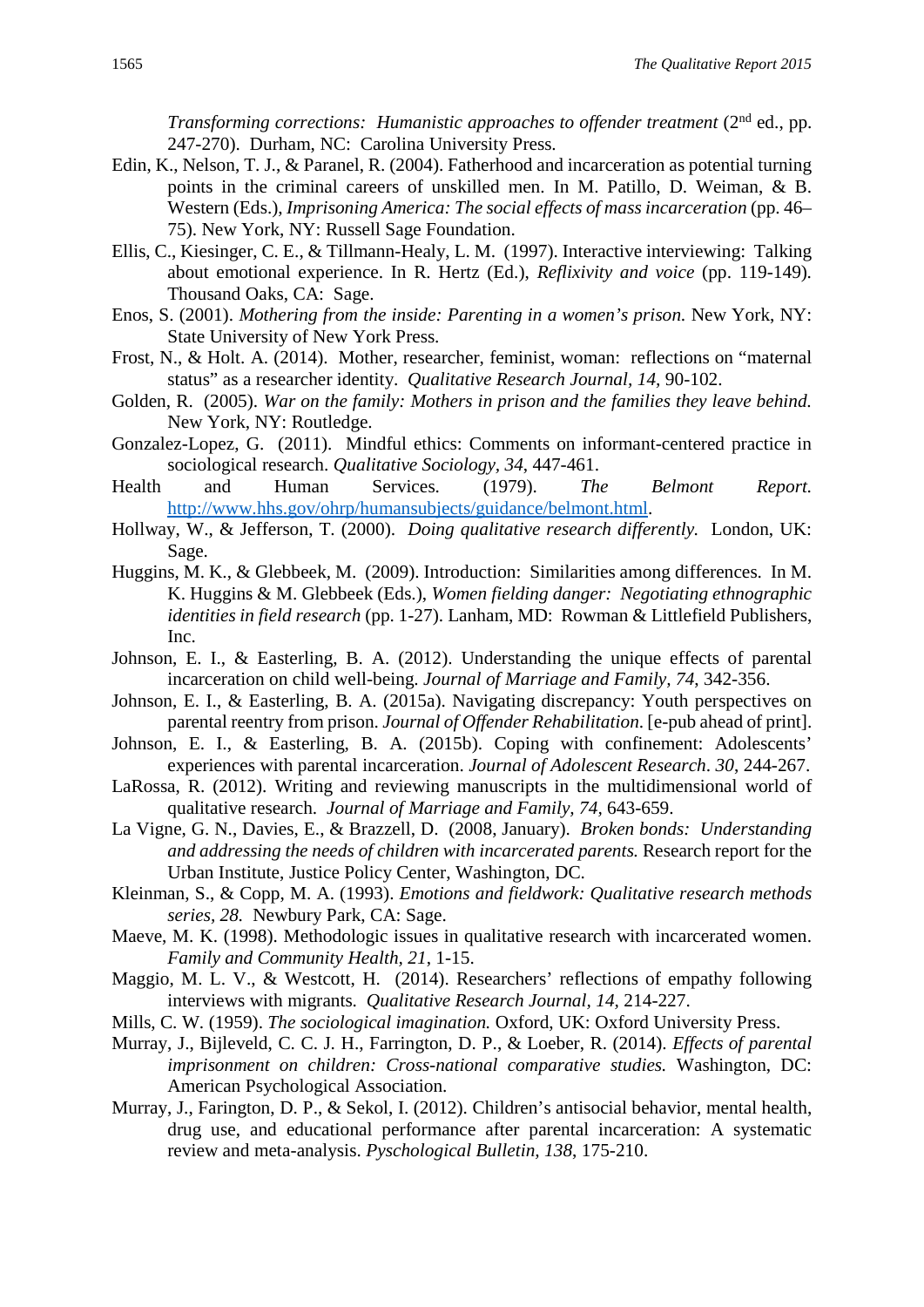- Nelson, M. L. & Quintana, S. M. (2005). Qualitative clinical researcher with children and adolescents. *Journal of Clinical and Adolescent Psychology, 34*, 344-356.
- Nesmith, A., & Ruhland, E. (2008). Children of incarcerated parents: Challenges and resiliency, in their own words. *Children and Youth Services Review*, *30*, 1119-1130.
- Owen, B. (1998). *In the mix:Struggle and survival in a women's prison.* Albany, NY: State University of New York Press.
- Patenaude, A. L. (2004). No promises, but I'm willing to listen and tell what I hear: Conducting qualitative research among prison inmates and staff. *The Prison Journal, 84,* 69S-91S.
- The Pew Charitable Trusts. (2010). *Collateral costs: Incarceration's effect on economic mobility*. Washington, DC: The Pew Charitable Trusts.
- Pollio, H. R., Henley, T., & Thompson, C. B. (1997). *The phenomenology of everyday life.*  Cambridge, UK: Cambridge University Press.
- Presser, L. (2008). *Been a heavy life: Stories of violent men.* Chicago, IL: University of Illinois Press.
- Shamai, M., & Kochal, R. (2008). "Motherhood starts in prison": The experience of motherhood among women in prison. *Family Process*, *47*, 323-340.
- Siegel, J. A. (2011). *Disrupted childhoods: Children of imprisoned women.* New Brunswick, NJ: Rutgers University Press.
- Swauger, M. (2011). Afterward: The ethics of risk, power, and representation. *Qualitative Sociology, 34,* 497-502.
- Thomas, S. P., & Pollio, H. R. (2002). *Listening to patients: A phenomenological approach to nursing research and practice.* New York, NY: Springer Publishing Company, Inc.
- Turanovic, J. J., Rodriguez, N., & Pratt, T. C. (2012). The collateral consequences of incarceration revisited: A qualitative analysis of the effects of caregivers on children with incarcerated parents. *Criminology*, *50*, 913-959.
- Yocum, A., & Nath, S. (2011). Anticipating father reentry: A qualitative study of children's and mother's experiences. *Journal of Offender Rehabilitation*, *50*, 286-304.

#### **Author Note**

Beth A. Easterling is an Assistant Professor of and Co-Director of the Criminal Justice Program at Mary Baldwin College. Her research interests include the impact of incarceration on the family, gender and crime, and qualitative methodology. Correspondence regarding this article can be addressed directly to: Beth A. Easterling at, [beasterling@mbc.edu.](mailto:beasterling@mbc.edu)

Elizabeth I. Johnson is an Associate Professor in the Department of Child and Family Studies at the University of Tennessee, Knoxville. Her research is focused on socioemotional well-being among adolescents and young adults, particularly in the context of parental incarceration and in relation to daily stress processes.

Copyright 2015: Beth A. Easterling, Elizabeth I. Johnson, and Nova Southeastern University.

#### **Acknowledgement**

An earlier version of this paper was presented at the Theory Construction and Research Methodology Workshop at the 2014 Annual Meeting of the National Council on Family Relations in Baltimore, MD. We would like to thank Drs. Joyce Arditti and Renée Dennison for participating in this process with us and for providing helpful and insightful comments that have significantly enhanced our manuscript. Please see Arditti's 2015 companion paper in response to this article in this volume of *The Qualitative Report*: